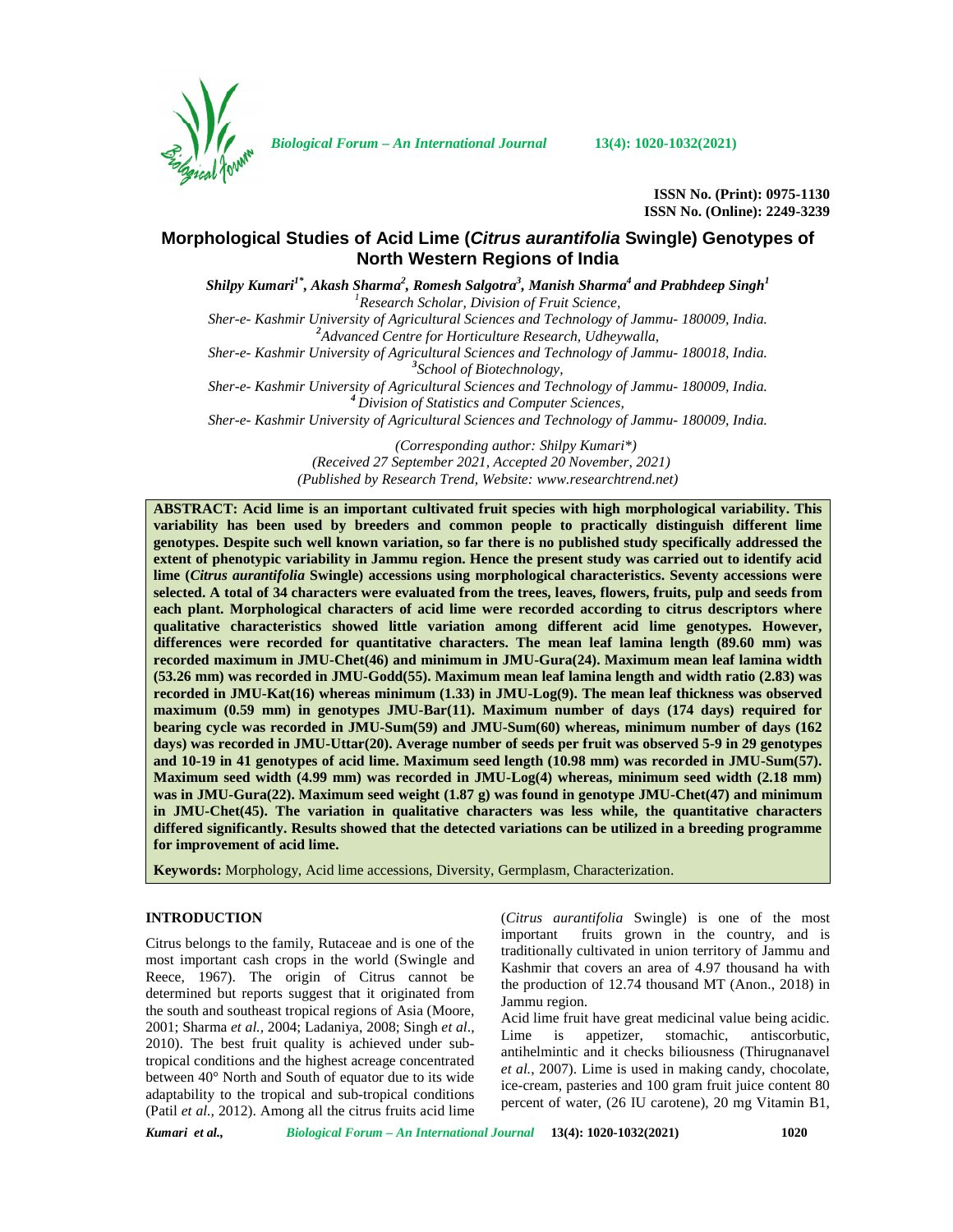0.1 mg Riboflavin, 63 mg Vitamin C, 1.83 mg iron (Fe), 0.16 mg copper (cu), 0.30% oxalo-acetic acid, 8.2% malic acid and alkaline salt therefore, is an essential for human health. Acid lime fruit is a cheap source of vitamin C, organic acid, minerals and other nutritive substances which are essential for human. It is marketed as fresh fruits and also used in ancillary industries for preparation of juice, squashes, cordial, cosmetic etc. The peel is used for extracting lime oil, citrus acid etc. Though, there is huge diversity of lime in Jammu region but phylogeny and taxonomy of citrus fruit are complex, confusing and controversial due to the genetic heterogeneity of the genus, as well as its polyembryonic nature and the long generation time needed to carry out selection and recombination (Nicolosi *et al.,* 2000). Therefore, analysis of the genetic diversity of lime fruit is crucial. Morphological characterization is a way for the description and classification of germplasm and flower colour, growth habits are routinally used morphological characters include both qualitative and quantitative characteristics, which are the strongest determinants of the agronomic value and systematic classification of fruit crop and is considered as an initial step for cultivar identification and diversity assessment. Several authors have investigated and morphologically characterized different selections of Citrus plants, in order to increase the number of genotypes with potential to be used in breeding programs or to be released as new varieties (Koehler-Santos *et al.*, 2003). Morphological properties have been the main character used for recognition and description of plant taxa (Duminil and Michele, 2009; Dwari and Mondal, 2011). The important role of morphology is attributable to its advantageous properties such as ease of examination, has high variation, has an established descriptive terminology and its accessibility to herbarium specimens (Szczepaniak and Cieslak, 2011). Moreover, morphology is applicable to all levels in taxonomic hierarchy. Morphology has always been the first taxonomic evidence for the recognition and delimitation of infraspecific categories. The key role of morphology in defining infraspecific taxa is shown by the fact that no formal taxonomic status would be assigned when there is no morphological differences among populations of particular plant species (Cires *et al.,* 2009; Lohwasser *et al.,* 2010). Many molecular techniques have been developed in studying the genetic diversity (Susandarini *et al.,* 2013) emphasized the practical importance of morphological characters in horticultural plant species as well as in plant systematic for cultivars identification. At present, the morphological study is still considered important and has been deployed as an initial step for cultivar identification and diversity assessment at field level (Elameen *et al.,* 2010). Different genotypes of lime are grown in Jammu region and none of them has been characterized. This adds to the weakness of breeding programmes of commercial genotype selection for foothills of north western regions. Although it is one of the most important citrus fruit grown in Jammu region,

production as well as yield is very low due to lack of high yielding and good quality variety. Therefore, Selection of superior genotype from the collected accessions will help in increasing production of acid lime in this country because, variability in the population is a prerequisite for crop improvement and is considered as a boon to a plant breeder in Jammu province. Therefore, the study was initiated to characterize the germplasm based on different morphological traits and to identify the seedling lime genotype in the foothills of Jammu region that may enrich lime germplasm for north west zone of the country.

### **MATERIALS AND METHODS**

#### *A. Survey coverage*

Still there is an immense potential of locating superior clones for collection, evaluation, conservation and utilization for the future crop improvement works. Hence, the present investigation was carried through survey in major lime growing districts viz., Jammu, Samba, Kathua, Udhampur and Reasi of Jammu province during 2017 and 2018 to select promising accession among the diverse acid lime (seedling) genotypes and assess variability in their morphological characteristics. A total of seventy superior seedling origin lime genotypes with divergent characters were selected. Codes were allotted to each selection on the basis of their location and geo tagging was done on selected plants and the research work was carried out at Division of Fruit Science, Sher-e-Kashmir University of Agricultural Sciences and technology of Jammu, Chatha, Jammu. **Samples of trees, leaves, flowers, fruit, pulp and seeds were collected randomly from each accession. A total of 34 characters were evaluated from the trees, leaves, flowers, fruits, pulp and seeds from each plant.** Details of genotypes collection sites are presented in Table 1.

Morphological characters were observed with reference to standards issued by the International Plant Genetic Resources Institute (IPGRI) Descriptors of Citrus (IPGRI, 1999). Observations were recorded during the years 2017 and 2018 on the seedling lime trees for different vegetative characters for their growth and development stages. Vegetative characters were studied under different sub headings *viz.* tree characters, leaf characters, flower characters, fruit and seed characters.

**Tree characters:** The tree morphology was observed for spine density on adult tree (not on suckers) (absent, low, medium and high), spine length on adult tree (mm), spine shape (curved and straight), Shoot tip colour (Green and Purple) and Shoot tip surface (glabrous and pubescent).

**Leaf characters:** The leaf characteristic were recorded for lamina length (mm), lamina width (mm), ratio of leaf lamina length/ width, leaf thickness (mm), petiole length (mm), leaf apex ( Attenuate, acuminate obtuse, rounded and emarginated), petiole wing width (narrow, medium and wide), petiole wing shape (obcordate, obdeltate and obovate), Colour of leaf upper/lower surface ( same, lighter and darker), Nerves on leaf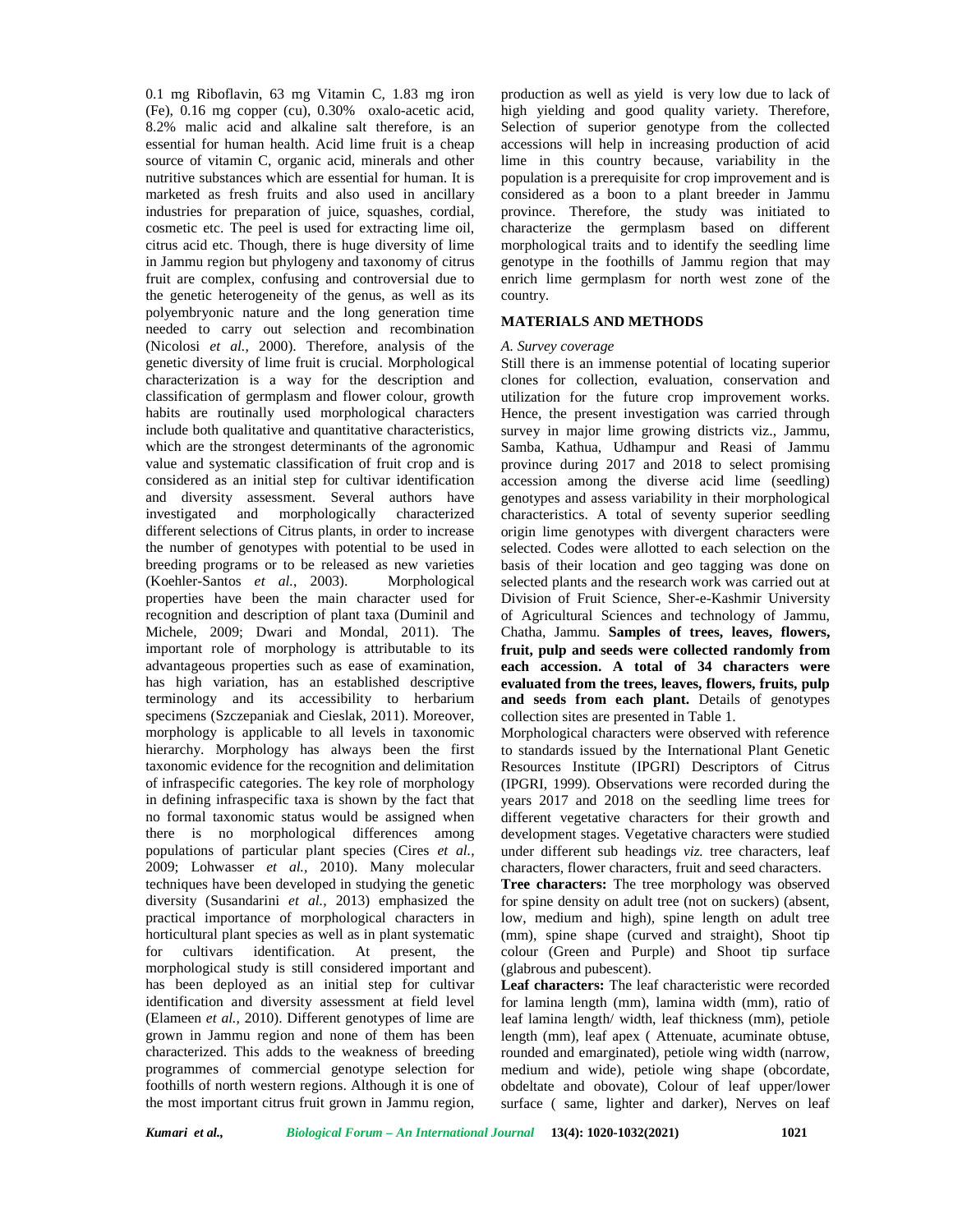upper surface (Protuberant and flat), angle of leaf bases (acute and obtuse), angle of leaf apex (acute and obtuse), and petiole attachment to twigs ( straight and curved).

**Flower characters:** Flower description was based on colour of anther (white, pale yellow and yellow), number of stamens  $\left($  < 4 per petal, 4 per petal and > 4 per petal), arrangements of flower (solitary, inflorescence and both) and Flower/inflorescence position (axillary, terminal and both).

**Fruit characters:** Fruit characteristics were studied for fruit axis (solid, semi-hollow and hollow), fruit surface texture (smooth, rough, papillate, pitted, bumpy and grooved), adherence of albedo (mesocarp) to pulp (endocarp) (weak, medium and strong), albedo colour (greenish, white, yellow, pink, orange and reddish), absence /presence of areola (present and absent),

Bearing cycle (recorded by counting the number of days from the date of start of flowering to the date of harvesting), pulp colour (white, green, yellow, orange, pink, light red, orange-red, red and purple) and pulp texture (crispy, fibrous and fleshy).

**Seed characters:** Seed description was based on average number of seeds per fruit (to determine number of seeds per fruit, seed weight (g), seed length (mm) and seed width (mm) and the data recorded during the investigation was statistically analyzed.

### *B. Data analysis*

The data on the quantitative variables from the leaves, flowers and fruit of each accession were statistically analyzed with the help of INDOSTAT statistical package.

| Table 1: Details of sample collection sites of acid lime genotypes. |
|---------------------------------------------------------------------|
|---------------------------------------------------------------------|

| <b>District</b> | Below 600 m asl<br>Altitude (M) | No. of<br>genotypes | <b>District</b> | Below 800 m asl<br>Altitude (M) | No. of<br>genotypes |
|-----------------|---------------------------------|---------------------|-----------------|---------------------------------|---------------------|
| Jammu           | 327                             | 14                  | Udhampur        | 755                             |                     |
| Samba           | 300                             |                     |                 |                                 |                     |
| Kathua          | 307                             |                     |                 |                                 |                     |
| Reasi           | 466                             | I n                 |                 |                                 |                     |

## **RESULTS AND DISCUSSION**

### *A. Tree characters*

In the present study, it is evident from Table 2 that spine density was found to be variable in the existing genotypes and out of seventy acid lime genotypes medium spine density was observed in twenty five genotypes whereas, high spine density on adult tree was recorded in fourty five genotypes of acid lime. Since spine is a characteristic of juvenility, all the plants have spines. The differences are in the intensity, structure and size of the spines in plants. Thorns have generally been considered a symptom of citrus juvenility. All parts of the citrus tree do not pass through the juvenile stage at the same time. Frost (1943) observed that the trunk of a thorny seedling and the proximal portion of its main branches retain for a long time the ability to produce thorny shoots. On the other hand, the shoots from the uppermost branches showed a tendency toward progressive reduction in thorniness and increase in flowering. At the same time as they mature, the upward and outward shoots from the trunk gradually lose the thorny condition. This same phenomenon was reported by Chase, (1947) with honey locust (*Gleditsia triacanthos* L.). None of the genotypes was having absent and low spine density on adult tree. Our results are in close conformity with the results of Singh, (2013) who reported the high spine density in different strains of rough lemon, trifoliate orange and rangpur lime. Bhusal *et al.,* (2002) also reported numerous spine densities in rough lemon rootstocks. Spine length is one of the factors cited as indices of juvenility for citrus and other woody plant species (Cameron and Frost, 1968). Spine length of 6 - 15 mm was recorded in fourty four

genotypes and 16 - 40 mm of spine length was found in twenty six acid lime genotypes. No variation was noticed in spine shape, shoot tip colour and shoot tip surface in all the acid lime genotypes. Spine shape was found to be straight, Shoot tip was green and shoot tip surface was glabrous in all the genotypes. These results are in agreement with the results of Singh, (2013) who recorded glabrous shoot tip surface in rough lemon and trifoliate orange, while it was recorded uneven among different strains of rangpur lime.

## *B. Leaf characters*

Leaves are a major part with absolute existence in plants beside roots and stems. Thus to identify a plant, leaf morphology is one of the characters that can be used to characterize it. On the basis of the results of leaf evaluations of acid lime genotypes (Table 3) observations showed that out of seventy genotypes leaf apex was found acute in fifty four genotypes whereas it was observed obtuse in sixteen genotypes. Similar results were obtained by Khan *et al.,* (2008) who reported acute leaf apex in Kinnow Mandarin while it was obtuse in Feutell's Early. Little variability was observed with respect to petiole wing width and out of seventy genotypes majority of genotypes sixty six genotypes of acid lime had narrow petiole wing width while only four genotypes were having medium petiole wing width. No variation was observed in petiole wing shape, colour of leaf upper/lower surface and nerves on leaf upper surface among all the acid lime genotypes. Shape of petiole wing was obdeltate, colour of leaf upper/lower surface was dark and flat nerves on leaf upper surface was found in all the genotypes.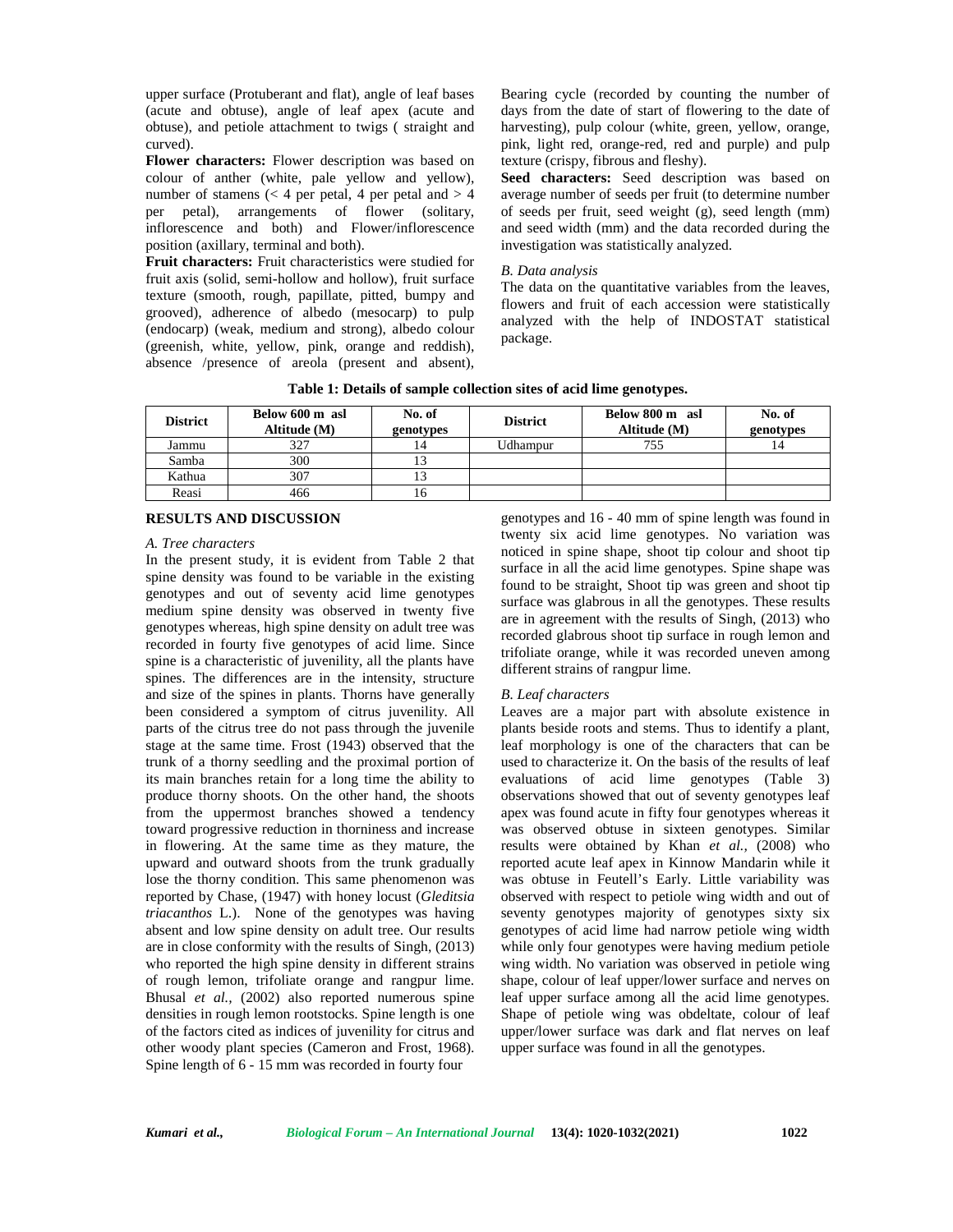# **Table 2: Variability for growth characters of indigenous lime (***Citrus aurantifolia* **Swingle) genotypes of Jammu region.**

| Sr. No.          | <b>Genotypes</b>                  | Spine density on adult<br>tree (not on suckers) | Spine length on adult tree<br>(not on suckers) | Spine shape                     | Shoot tip<br>colour | Shoot tip<br>surface |
|------------------|-----------------------------------|-------------------------------------------------|------------------------------------------------|---------------------------------|---------------------|----------------------|
| 1.               | $JMU-Log(1)$                      | Medium                                          | 16-40 mm                                       | Straight                        | Green               | Glabrous             |
| 2.               | $JMU-Log(2)$                      | Medium                                          | $6-15$ mm                                      | Straight                        | Green               | Glabrous             |
| $\overline{3}$ . | $JMU-Log(3)$                      | High                                            | 16-40 mm                                       | Straight                        | Green               | Glabrous             |
| 4.               | $JMU-Log(4)$                      | High                                            | $6-15$ mm                                      | Straight                        | Green               | Glabrous             |
| 5.               | $JMU-Log(5)$                      | Medium                                          | 16-40 mm                                       | Straight                        | Green               | Glabrous             |
| 6.               | $\overline{\text{JMU-Log}}(6)$    | Medium                                          | 16-40 mm                                       | Straight                        | Green               | Glabrous             |
| $\overline{7}$ . | $JMU-Log(7)$                      | High                                            | 16-40 mm                                       | Straight                        | Green               | Glabrous             |
| 8.               | $\overline{\text{JMU-Log}}(8)$    | High                                            | 16-40 mm                                       | Straight                        | Green               | Glabrous             |
| 9.               | $JMU-Log(9)$                      | High                                            | 16-40 mm                                       | Straight                        | Green               | Glabrous             |
| 10.              | $JMU-Bar(10)$                     | High                                            | $6-15$ mm                                      | Straight                        | Green               | Glabrous             |
| 11.              | $JMU-Bar(11)$                     | High                                            | 6-15 mm                                        | Straight                        | Green               | Glabrous             |
| 12.              | $\overline{JMU-Bar(12)}$          | High                                            | 16-40 mm                                       | Straight                        | Green               | Glabrous             |
| 13.              | $JMU-Bar(13)$                     | High                                            | 16-40 mm                                       | Straight                        | Green               | Glabrous             |
| 14.              | $JMU-Kat(14)$                     | Medium                                          | $6-15$ mm                                      | Straight                        | Green               | Glabrous             |
| 15.              | JMU-Kat(15)                       | Medium                                          | $6-15$ mm                                      | Straight                        | Green               | Glabrous             |
| 16.<br>17.       | JMU-Kat(16)<br>JMU-Kat(17)        | Medium<br>Medium                                | $6-15$ mm<br>$6-15$ mm                         | Straight<br>Straight            | Green<br>Green      | Glabrous<br>Glabrous |
| 18.              | $JMU-Uttar(18)$                   | Medium                                          | 6-15 mm                                        | Straight                        | Green               | Glabrous             |
| 19.              | $\overline{JMU-U}$ ttar $(19)$    | High                                            | $6-15$ mm                                      | Straight                        | Green               | Glabrous             |
| 20.              | $JMU-Uttar(20)$                   | High                                            | 16-40 mm                                       | Straight                        | Green               | Glabrous             |
| 21.              | $\overline{JMU-U}$ ttar(21)       | High                                            | 16-40 mm                                       | Straight                        | Green               | Glabrous             |
| 22.              | JMU-Gura(22)                      | High                                            | 16-40 mm                                       | Straight                        | Green               | Glabrous             |
| 23.              | $JMU-Gura(23)$                    | Medium                                          | 16-40 mm                                       | Straight                        | Green               | Glabrous             |
| 24.              | JMU-Gura(24)                      | Medium                                          | 16-40 mm                                       | Straight                        | Green               | Glabrous             |
| 25.              | $JMU-Gura(25)$                    | Medium                                          | 16-40 mm                                       | Straight                        | Green               | Glabrous             |
| 26.              | JMU-Taror(26)                     | Medium                                          | 16-40 mm                                       | Straight                        | Green               | Glabrous             |
| 27.              | JMU-Balli(27)                     | Medium                                          | $6-15$ mm                                      | Straight                        | Green               | Glabrous             |
| 28.              | JMU-Balli(28)                     | Medium                                          | $6-15$ mm                                      | Straight                        | Green               | Glabrous             |
| 29.              | JMU-Balli(29)                     | Medium                                          | $6-15$ mm                                      | Straight                        | Green               | Glabrous             |
| 30.              | JMU-Balli(30)                     | High                                            | 16-40 mm                                       | Straight                        | Green               | Glabrous             |
| 31.              | JMU-Neeli(31)                     | High                                            | $6-15$ mm                                      | Straight                        | Green               | Glabrous             |
| 32.              | JMU-Neeli(32)                     | Medium                                          | $6-15$ mm                                      | Straight                        | Green               | Glabrous             |
| 33.              | JMU-Neeli(33)                     | Medium                                          | $6-15$ mm                                      | Straight                        | Green               | Glabrous             |
| 34.              | JMU-Jib(34)                       | High                                            | 16-40 mm                                       | Straight                        | Green               | Glabrous             |
| 35.              | $JMU-Jib(35)$                     | High                                            | $6-15$ mm                                      | Straight                        | Green               | Glabrous             |
| 36.              | JMU-Jib(36)                       | Medium                                          | 6-15 mm                                        | Straight                        | Green               | Glabrous             |
| 37.              | $\overline{JMU-Jib(37)}$          | High                                            | $6-15$ mm                                      | Straight                        | Green               | Glabrous             |
| 38.<br>39.       | $JMU-Jib(38)$                     | High<br>High                                    | $6-15$ mm                                      | Straight                        | Green               | Glabrous             |
| 40.              | JMU-Tikri(39)<br>JMU-Tikri(40)    | High                                            | $6-15$ mm<br>$6-15$ mm                         | Straight<br>Straight            | Green<br>Green      | Glabrous<br>Glabrous |
| 41.              | $\overline{\text{JMU-P}}$ ana(41) | High                                            | 16-40 mm                                       | Straight                        | Green               | Glabrous             |
| 42.              | JMU-Pana(42)                      | High                                            | 16-40 mm                                       | Straight                        | Green               | Glabrous             |
| 43.              | $JMU-Pana(43)$                    | High                                            | $6-15$ mm                                      | Straight                        | Green               | Glabrous             |
| 44.              | JMU-Pana(44)                      | High                                            | 6-15 mm                                        | Straight                        | Green               | Glabrous             |
| 45.              | $JMU-Chet(45)$                    | High                                            | $6-15$ mm                                      | Straight                        | Green               | Glabrous             |
| 46.              | JMU-Chet(46)                      | High                                            | $6-15$ mm                                      | Straight                        | Green               | Glabrous             |
| 47.              | JMU-Chet(47)                      | High                                            | $6-15$ mm                                      | Straight                        | Green               | Glabrous             |
| 48.              | $JMU-Chet(48)$                    | High                                            | 6-15 mm                                        | Straight                        | Green               | Glabrous             |
| 49.              | JMU-Duggi(49)                     | High                                            | $6-15$ mm                                      | Straight                        | Green               | Glabrous             |
| 50.              | JMU-Lait(50)                      | High                                            | $6-15$ mm                                      | Straight                        | Green               | Glabrous             |
| 51.              | JMU-Lait(51)                      | High                                            | $6-15$ mm                                      | Straight                        | Green               | Glabrous             |
| 52.              | JMU-Godd(52)                      | High                                            | $6-15$ mm                                      | Straight                        | Green               | Glabrous             |
| 53.              | JMU-Godd(53)                      | High                                            | $6-15$ mm                                      | Straight                        | Green               | Glabrous             |
| 54.              | JMU-Godd(54)                      | High                                            | 16-40 mm                                       | Straight                        | Green               | Glabrous             |
| 55.              | $JMU-Godd(55)$                    | High                                            | $6-15$ mm                                      | Straight                        | Green               | Glabrous             |
| 56.<br>57.       | JMU-Godd(56)<br>$JMU-Sum(57)$     | High<br>Medium                                  | $6-15$ mm<br>$6-15$ mm                         | Straight                        | Green<br>Green      | Glabrous<br>Glabrous |
| 58.              | $JMU-Sum(58)$                     | Medium                                          | $6-15$ mm                                      | Straight<br>Straight            | Green               | Glabrous             |
| 59.              | JMU-Sum(59)                       | Medium                                          | $6-15$ mm                                      | Straight                        | Green               | Glabrous             |
| 60.              | $JMU-Sum(60)$                     | High                                            | 16-40 mm                                       | Straight                        | Green               | Glabrous             |
| 61.              | $JMU-Sun(61)$                     | High                                            | 16-40 mm                                       | Straight                        | Green               | Glabrous             |
| 62.              | $JMU-Sun(62)$                     | High                                            | 16-40 mm                                       | Straight                        | Green               | Glabrous             |
| 63.              | $JMU-Sun(63)$                     | Medium                                          | $6-15$ mm                                      | Straight                        | Green               | Glabrous             |
| 64.              | $JMU-Sun(64)$                     | High                                            | $6-15$ mm                                      | Straight                        | Green               | Glabrous             |
| 65.              | JMU-Nag(65)                       | High                                            | $6-15$ mm                                      | Straight                        | Green               | Glabrous             |
| 66.              | JMU-Nag(66)                       | High                                            | $6-15$ mm                                      | Straight                        | Green               | Glabrous             |
| 67.              | JMU-Nag(67)                       | High                                            | 16-40 mm                                       | Straight                        | Green               | Glabrous             |
| 68.              | JMU-Nag(68)                       | High                                            | 16-40 mm                                       | Straight                        | Green               | Glabrous             |
| 69.              | JMU-Nag(69)                       | Medium                                          | $6-15$ mm                                      | Straight                        | Green               | Glabrous             |
| 70.              | JMU-Nag(70)                       | Medium                                          | $6-15$ mm                                      | Straight                        | Green               | Glabrous             |
|                  |                                   |                                                 |                                                | $12(4)$ , $1020$ , $1022(2021)$ |                     | 1022                 |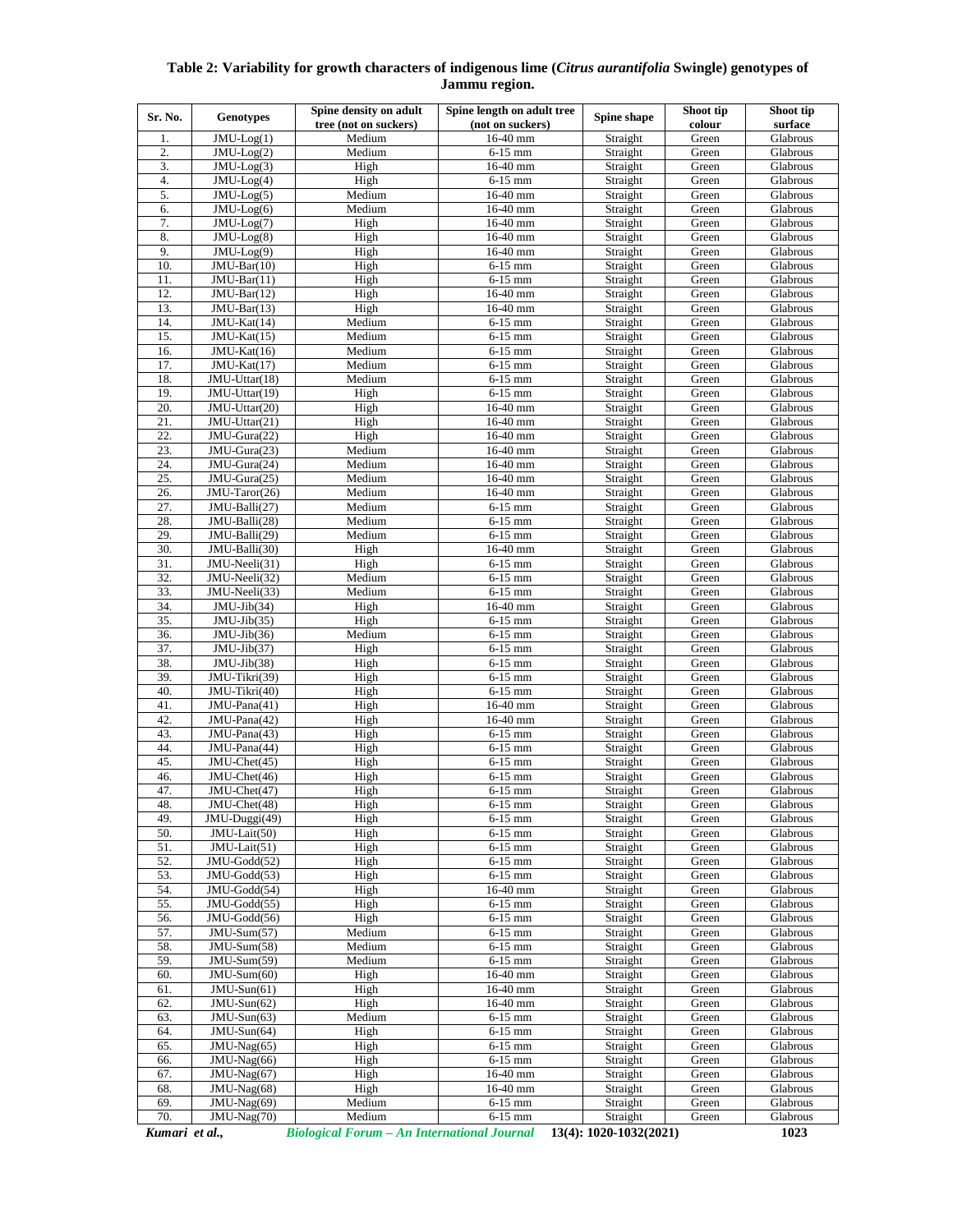Significant variation in leaf morphology was confirmed by (Dass *et al.,* 1998). Susandarini *et al.,* (2013) also reported significant variability in leaf characters while assessing the taxonomic relationship of pummelo accessions using morphological characters. Width of petiole wing has also been used as a morphological marker for screening of genotypes in citrus (Blanco *et al.,* 1998). Variability was found with respect to angle of leaf bases and angle of leaf apex in all the lime genotypes. Among seventy genotypes acute angle of leaf bases was recorded in thirty three genotypes and obtuse angle in thirty seven genotypes and fifty four genotypes had acute angle of leaf apex and obtuse angle of leaf apex was recorded in sixteen genotypes of acid lime. In acid lime genotypes variability was observed with respect to petiole attachment to twigs and petiole length. Out of seventy genotypes fourty one genotypes had straight petiole attachment to twigs and twenty nine genotypes had recorded curved petiole attachment to twigs and as far as petiole length is concerned twenty nine genotypes were having 0-10 mm, thirty were having 11-15 mm and eleven genotypes were having >15 mm of petiole length. The leaf morphological characteristics also play an important role as classifying citrus species and varieties (Camargo *et al.,* 2006; Du *et al.,* 2007) and as a pre breeding selection criteria.

Significant variation in leaf lamina length, leaf lamina width, ratio leaf lamina length/width, leaf thickness was observed among different acid lime genotypes as shown in Table 4. Maximum mean leaf lamina length (89.60 mm) was recorded in JMU-Chet(46) and it was statistically at par with JMU-Kat(17) (87.05 mm), JMU-Chet(47) (87.20 mm) and JMU-Sun(63) (88.08 mm) while, minimum mean leaf lamina length (50.33 mm) was found in JMU-Gura(24) (50.33 mm). Maximum mean leaf lamina width (53.26 mm) was recorded in JMU-Godd(55) and minimum leaf lamina width was found in JMU-Log(3). Maximum leaf lamina length and width ratio (2.83) was recorded in JMU- Kat(16) and minimum mean leaf lamina length and width ratio (1.33) was found in JMU-Log(9). Leaf thickness among different lime genotypes ranging from 0.31 to 0.59 mm with maximum mean leaf thickness (0.59 mm) was recorded in genotypes JMU-Bar(11) and lowest leaf thickness (0.31 mm) JMU-Neeli(32) genotype. Our results are supported by Singh *et al.,* (2010) they reported maximum leaf lamina length in strain no. 8744, while Texas had the minimum leaf lamina length, maximum leaf lamina length and width ratio was recorded in Noreo, while marmalade had the minimum leaf lamina length and width ratio in six rangpur lime strains. These variations were exhibited due to environment and genotype interaction. The findings are also supported by the observations of the Kinley and Chinawat (2011); Dorji and Yapwattanaphun (2011) who recorded variations in leaf lamina length of mandarin genotypes.

| Table 3: Variability for leaf characters of indigenous lime (Citrus aurantifolia Swingle) genotypes of Jammu. |  |
|---------------------------------------------------------------------------------------------------------------|--|
| region.                                                                                                       |  |

| Sr. No. | <b>Genotypes</b> | Leaf<br>apex | <b>Petiole</b><br>wing<br>width | <b>Petiole</b><br>wing<br>shape | Colour of<br>leaf<br>upper/lower<br>surface | Nerves on<br>leaf upper<br>surface | Angle of<br>leaf<br>bases | Angle<br>of leaf<br>apex | <b>Petiole</b><br>attachment<br>to twigs | <b>Petiole</b><br>length |
|---------|------------------|--------------|---------------------------------|---------------------------------|---------------------------------------------|------------------------------------|---------------------------|--------------------------|------------------------------------------|--------------------------|
| 1.      | $JMU-Log(1)$     | Obtuse       | Narrow                          | Obdeltate                       | Darker                                      | Flat                               | Obtuse                    | Obtuse                   | Straight                                 | $>15$ mm                 |
| 2.      | $JMU-Log(2)$     | Acute        | Narrow                          | Obdeltate                       | Darker                                      | Flat                               | Obtuse                    | Acute                    | Straight                                 | $>15$ mm                 |
| 3.      | $JMU-Log(3)$     | Acute        | Medium                          | Obdeltate                       | Darker                                      | Flat                               | Obtuse                    | Acute                    | Straight                                 | $>15$ mm                 |
| 4.      | $JMU-Log(4)$     | Acute        | Narrow                          | Obdeltate                       | Darker                                      | Flat                               | Acute                     | Acute                    | Straight                                 | $11-15$ mm               |
| 5.      | $JMU-Log(5)$     | Acute        | Narrow                          | Obdeltate                       | Darker                                      | Flat                               | Obtuse                    | Acute                    | Curved                                   | $11 - 15$ mm             |
| 6.      | $JMU-Log(6)$     | Acute        | Narrow                          | Obdeltate                       | Darker                                      | Flat                               | Obtuse                    | Acute                    | Straight                                 | $11-15$ mm               |
| 7.      | JMU-Log(7)       | Acute        | Narrow                          | Obdeltate                       | Darker                                      | Flat                               | Acute                     | Acute                    | Straight                                 | $>15$ mm                 |
| 8.      | $JMU-Log(8)$     | Acute        | Narrow                          | Obdeltate                       | Darker                                      | Flat                               | Obtuse                    | Acute                    | Curved                                   | $0-10$ mm                |
| 9.      | JMU-Log(9)       | Acute        | Medium                          | Obdeltate                       | Darker                                      | Flat                               | Obtuse                    | Acute                    | Curved                                   | $11-15$ mm               |
| 10.     | $JMU-Bar(10)$    | Acute        | Narrow                          | Obdeltate                       | Darker                                      | Flat                               | Obtuse                    | Acute                    | Curved                                   | $0-10$ mm                |
| 11.     | $JMU-Bar(11)$    | Acute        | Narrow                          | Obdeltate                       | Darker                                      | Flat                               | Obtuse                    | Acute                    | Curved                                   | $11 - 15$ mm             |
| 12.     | $JMU-Bar(12)$    | Acute        | Medium                          | Obdeltate                       | Darker                                      | Flat                               | Obtuse                    | Acute                    | Straight                                 | $11-15$ mm               |
| 13.     | $JMU-Bar(13)$    | Acute        | Narrow                          | Obdeltate                       | Darker                                      | Flat                               | Acute                     | Acute                    | Straight                                 | $11-15$ mm               |
| 14.     | JMU-Kat (14)     | Obtuse       | Narrow                          | Obdeltate                       | Darker                                      | Flat                               | Obtuse                    | Obtuse                   | Straight                                 | $0-10$ mm                |
| 15.     | $JMU-Kat(15)$    | Obtuse       | Narrow                          | Obdeltate                       | Darker                                      | Flat                               | Obtuse                    | Obtuse                   | Straight                                 | $11-15$ mm               |
| 16.     | $JMU-Kat(16)$    | Acute        | Narrow                          | Obdeltate                       | Darker                                      | Flat                               | Acute                     | Acute                    | Straight                                 | $0-10$ mm                |
| 17.     | $JMU-Kat(17)$    | Obtuse       | Narrow                          | Obdeltate                       | Darker                                      | Flat                               | Obtuse                    | Obtuse                   | Curved                                   | $11-15$ mm               |
| 18.     | JMU-Uttar(18)    | Acute        | Narrow                          | Obdeltate                       | Darker                                      | Flat                               | Acute                     | Acute                    | Curved                                   | $11-15$ mm               |
| 19.     | JMU-Uttar(19)    | Obtuse       | Narrow                          | Obdeltate                       | Darker                                      | Flat                               | Obtuse                    | Obtuse                   | Straight                                 | $0-10$ mm                |
| 20.     | JMU-Uttar(20)    | Acute        | Narrow                          | Obdeltate                       | Darker                                      | Flat                               | Acute                     | Acute                    | Curved                                   | $11-15$ mm               |
| 21.     | JMU-Uttar(21)    | Acute        | Narrow                          | Obdeltate                       | Darker                                      | Flat                               | Acute                     | Acute                    | Curved                                   | $11 - 15$ mm             |
| 22.     | JMU-Gura(22)     | Acute        | Narrow                          | Obdeltate                       | Darker                                      | Flat                               | Acute                     | Acute                    | Straight                                 | $0-10$ mm                |
| 23.     | JMU-Gura(23)     | Acute        | Narrow                          | Obdeltate                       | Darker                                      | Flat                               | Acute                     | Acute                    | Straight                                 | $11 - 15$ mm             |
| 24.     | JMU-Gura(24)     | Acute        | Narrow                          | Obdeltate                       | Darker                                      | Flat                               | Acute                     | Acute                    | Curved                                   | $11-15$ mm               |
| 25.     | JMU-Gura(25)     | Acute        | Narrow                          | Obdeltate                       | Darker                                      | Flat                               | Acute                     | Acute                    | Straight                                 | $0-10$ mm                |
| 26.     | JMU-Taror(26)    | Acute        | Narrow                          | Obdeltate                       | Darker                                      | Flat                               | Acute                     | Acute                    | Curved                                   | $0-10$ mm                |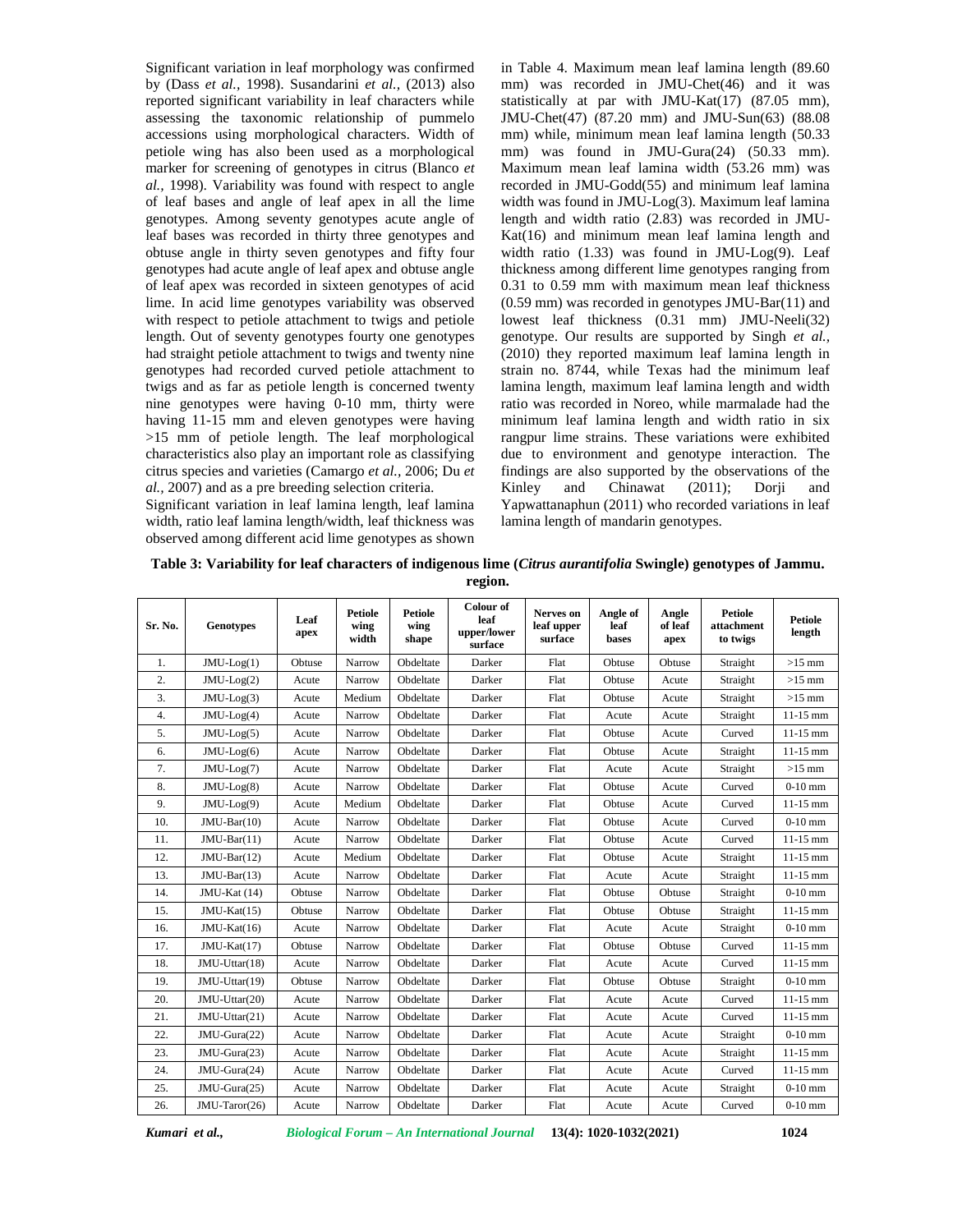| 28.<br>JMU-Balli(28)<br>Obdeltate<br>$>15$ mm<br>Acute<br>Narrow<br>Darker<br>Flat<br>Obtuse<br>Acute<br>Straight<br>29.<br>JMU-Balli(29)<br>Obdeltate<br>Flat<br>$>15$ mm<br>Narrow<br>Darker<br>Obtuse<br>Straight<br>Acute<br>Acute<br>30.<br>JMU-Balli(30)<br>Obdeltate<br>Flat<br>$0-10$ mm<br>Acute<br>Narrow<br>Darker<br>Obtuse<br>Acute<br>Straight<br>31.<br>JMU-Neeli(31)<br>Obdeltate<br>Darker<br>Flat<br>$0-10$ mm<br>Obtuse<br>Narrow<br>Acute<br>Obtuse<br>Straight<br>32.<br>JMU-Neeli(32)<br>Obdeltate<br>Darker<br>Flat<br>$11-15$ mm<br>Obtuse<br>Narrow<br>Obtuse<br>Obtuse<br>Curved<br>33.<br>JMU-Neeli(33)<br>Obdeltate<br>Flat<br>Straight<br>$0-10$ mm<br>Acute<br>Narrow<br>Darker<br>Obtuse<br>Acute<br>34.<br>$JMU-Jib(34)$<br>Flat<br>Narrow<br>Obdeltate<br>Darker<br>Straight<br>$11-15$ mm<br>Acute<br>Acute<br>Acute<br>35.<br>$JMU-Jib(35)$<br>Obdeltate<br>Flat<br>Obtuse<br>Straight<br>$0-10$ mm<br>Obtuse<br>Narrow<br>Darker<br>Obtuse<br>36.<br>$JMU-Jib(36)$<br>Obdeltate<br>Darker<br>Flat<br>Straight<br>$0-10$ mm<br>Acute<br>Narrow<br>Acute<br>Acute<br>37.<br>$JMU-Jib(37)$<br>Obdeltate<br>Darker<br>Flat<br>Curved<br>$11-15$ mm<br>Acute<br>Narrow<br>Acute<br>Acute<br>38.<br>$JMU-Jib(38)$<br>$0-10$ mm<br>Obdeltate<br>Darker<br>Flat<br>Straight<br>Acute<br>Narrow<br>Acute<br>Acute<br>39.<br>Obdeltate<br>Flat<br>$0-10$ mm<br>JMU-Tikri(39)<br>Acute<br>Narrow<br>Darker<br>Obtuse<br>Acute<br>Straight<br>40.<br>Flat<br>JMU-Tikri(40)<br>Obtuse<br>Narrow<br>Obdeltate<br>Darker<br>Acute<br>Obtuse<br>Straight<br>$0-10$ mm<br>$0-10$ mm<br>41.<br>JMU-Pana(41)<br>Acute<br>Narrow<br>Obdeltate<br>Darker<br>Flat<br>Acute<br>Curved<br>Acute<br>42.<br>JMU-Pana(42)<br>Flat<br>$0-10$ mm<br>Narrow<br>Obdeltate<br>Darker<br>Obtuse<br>Acute<br>Curved<br>Acute<br>43.<br>JMU-Pana(43)<br>Obdeltate<br>Darker<br>Flat<br>$11-15$ mm<br>Acute<br>Narrow<br>Obtuse<br>Acute<br>Curved<br>44.<br>JMU-Pana(44)<br>Obdeltate<br>Darker<br>Flat<br>Curved<br>$0-10$ mm<br>Acute<br>Narrow<br>Acute<br>Acute<br>45.<br>JMU-Chet(45)<br>$0-10$ mm<br>Obtuse<br>Narrow<br>Obdeltate<br>Darker<br>Flat<br>Obtuse<br>Obtuse<br>Curved<br>46.<br>JMU-Chet(46)<br>Flat<br>$11-15$ mm<br>Acute<br>Narrow<br>Obdeltate<br>Darker<br>Acute<br>Acute<br>Curved<br>47.<br>JMU-Chet(47)<br>$0-10$ mm<br>Obdeltate<br>Darker<br>Flat<br>Acute<br>Narrow<br>Acute<br>Acute<br>Straight<br>48.<br>$0-10$ mm<br>JMU-Chet(48)<br>Narrow<br>Obdeltate<br>Darker<br>Flat<br>Straight<br>Acute<br>Acute<br>Acute<br>49.<br>JMU-Duggi(49)<br>Obtuse<br>Narrow<br>Obdeltate<br>Darker<br>Flat<br>Obtuse<br>Obtuse<br>Straight<br>$0-10$ mm |
|------------------------------------------------------------------------------------------------------------------------------------------------------------------------------------------------------------------------------------------------------------------------------------------------------------------------------------------------------------------------------------------------------------------------------------------------------------------------------------------------------------------------------------------------------------------------------------------------------------------------------------------------------------------------------------------------------------------------------------------------------------------------------------------------------------------------------------------------------------------------------------------------------------------------------------------------------------------------------------------------------------------------------------------------------------------------------------------------------------------------------------------------------------------------------------------------------------------------------------------------------------------------------------------------------------------------------------------------------------------------------------------------------------------------------------------------------------------------------------------------------------------------------------------------------------------------------------------------------------------------------------------------------------------------------------------------------------------------------------------------------------------------------------------------------------------------------------------------------------------------------------------------------------------------------------------------------------------------------------------------------------------------------------------------------------------------------------------------------------------------------------------------------------------------------------------------------------------------------------------------------------------------------------------------------------------------------------------------------------------------------------------------------------------------------------------------------------------------------------------------------------------------------------------------------------------------------------------------------------------------------------------------------------------------------|
|                                                                                                                                                                                                                                                                                                                                                                                                                                                                                                                                                                                                                                                                                                                                                                                                                                                                                                                                                                                                                                                                                                                                                                                                                                                                                                                                                                                                                                                                                                                                                                                                                                                                                                                                                                                                                                                                                                                                                                                                                                                                                                                                                                                                                                                                                                                                                                                                                                                                                                                                                                                                                                                                              |
|                                                                                                                                                                                                                                                                                                                                                                                                                                                                                                                                                                                                                                                                                                                                                                                                                                                                                                                                                                                                                                                                                                                                                                                                                                                                                                                                                                                                                                                                                                                                                                                                                                                                                                                                                                                                                                                                                                                                                                                                                                                                                                                                                                                                                                                                                                                                                                                                                                                                                                                                                                                                                                                                              |
|                                                                                                                                                                                                                                                                                                                                                                                                                                                                                                                                                                                                                                                                                                                                                                                                                                                                                                                                                                                                                                                                                                                                                                                                                                                                                                                                                                                                                                                                                                                                                                                                                                                                                                                                                                                                                                                                                                                                                                                                                                                                                                                                                                                                                                                                                                                                                                                                                                                                                                                                                                                                                                                                              |
|                                                                                                                                                                                                                                                                                                                                                                                                                                                                                                                                                                                                                                                                                                                                                                                                                                                                                                                                                                                                                                                                                                                                                                                                                                                                                                                                                                                                                                                                                                                                                                                                                                                                                                                                                                                                                                                                                                                                                                                                                                                                                                                                                                                                                                                                                                                                                                                                                                                                                                                                                                                                                                                                              |
|                                                                                                                                                                                                                                                                                                                                                                                                                                                                                                                                                                                                                                                                                                                                                                                                                                                                                                                                                                                                                                                                                                                                                                                                                                                                                                                                                                                                                                                                                                                                                                                                                                                                                                                                                                                                                                                                                                                                                                                                                                                                                                                                                                                                                                                                                                                                                                                                                                                                                                                                                                                                                                                                              |
|                                                                                                                                                                                                                                                                                                                                                                                                                                                                                                                                                                                                                                                                                                                                                                                                                                                                                                                                                                                                                                                                                                                                                                                                                                                                                                                                                                                                                                                                                                                                                                                                                                                                                                                                                                                                                                                                                                                                                                                                                                                                                                                                                                                                                                                                                                                                                                                                                                                                                                                                                                                                                                                                              |
|                                                                                                                                                                                                                                                                                                                                                                                                                                                                                                                                                                                                                                                                                                                                                                                                                                                                                                                                                                                                                                                                                                                                                                                                                                                                                                                                                                                                                                                                                                                                                                                                                                                                                                                                                                                                                                                                                                                                                                                                                                                                                                                                                                                                                                                                                                                                                                                                                                                                                                                                                                                                                                                                              |
|                                                                                                                                                                                                                                                                                                                                                                                                                                                                                                                                                                                                                                                                                                                                                                                                                                                                                                                                                                                                                                                                                                                                                                                                                                                                                                                                                                                                                                                                                                                                                                                                                                                                                                                                                                                                                                                                                                                                                                                                                                                                                                                                                                                                                                                                                                                                                                                                                                                                                                                                                                                                                                                                              |
|                                                                                                                                                                                                                                                                                                                                                                                                                                                                                                                                                                                                                                                                                                                                                                                                                                                                                                                                                                                                                                                                                                                                                                                                                                                                                                                                                                                                                                                                                                                                                                                                                                                                                                                                                                                                                                                                                                                                                                                                                                                                                                                                                                                                                                                                                                                                                                                                                                                                                                                                                                                                                                                                              |
|                                                                                                                                                                                                                                                                                                                                                                                                                                                                                                                                                                                                                                                                                                                                                                                                                                                                                                                                                                                                                                                                                                                                                                                                                                                                                                                                                                                                                                                                                                                                                                                                                                                                                                                                                                                                                                                                                                                                                                                                                                                                                                                                                                                                                                                                                                                                                                                                                                                                                                                                                                                                                                                                              |
|                                                                                                                                                                                                                                                                                                                                                                                                                                                                                                                                                                                                                                                                                                                                                                                                                                                                                                                                                                                                                                                                                                                                                                                                                                                                                                                                                                                                                                                                                                                                                                                                                                                                                                                                                                                                                                                                                                                                                                                                                                                                                                                                                                                                                                                                                                                                                                                                                                                                                                                                                                                                                                                                              |
|                                                                                                                                                                                                                                                                                                                                                                                                                                                                                                                                                                                                                                                                                                                                                                                                                                                                                                                                                                                                                                                                                                                                                                                                                                                                                                                                                                                                                                                                                                                                                                                                                                                                                                                                                                                                                                                                                                                                                                                                                                                                                                                                                                                                                                                                                                                                                                                                                                                                                                                                                                                                                                                                              |
|                                                                                                                                                                                                                                                                                                                                                                                                                                                                                                                                                                                                                                                                                                                                                                                                                                                                                                                                                                                                                                                                                                                                                                                                                                                                                                                                                                                                                                                                                                                                                                                                                                                                                                                                                                                                                                                                                                                                                                                                                                                                                                                                                                                                                                                                                                                                                                                                                                                                                                                                                                                                                                                                              |
|                                                                                                                                                                                                                                                                                                                                                                                                                                                                                                                                                                                                                                                                                                                                                                                                                                                                                                                                                                                                                                                                                                                                                                                                                                                                                                                                                                                                                                                                                                                                                                                                                                                                                                                                                                                                                                                                                                                                                                                                                                                                                                                                                                                                                                                                                                                                                                                                                                                                                                                                                                                                                                                                              |
|                                                                                                                                                                                                                                                                                                                                                                                                                                                                                                                                                                                                                                                                                                                                                                                                                                                                                                                                                                                                                                                                                                                                                                                                                                                                                                                                                                                                                                                                                                                                                                                                                                                                                                                                                                                                                                                                                                                                                                                                                                                                                                                                                                                                                                                                                                                                                                                                                                                                                                                                                                                                                                                                              |
|                                                                                                                                                                                                                                                                                                                                                                                                                                                                                                                                                                                                                                                                                                                                                                                                                                                                                                                                                                                                                                                                                                                                                                                                                                                                                                                                                                                                                                                                                                                                                                                                                                                                                                                                                                                                                                                                                                                                                                                                                                                                                                                                                                                                                                                                                                                                                                                                                                                                                                                                                                                                                                                                              |
|                                                                                                                                                                                                                                                                                                                                                                                                                                                                                                                                                                                                                                                                                                                                                                                                                                                                                                                                                                                                                                                                                                                                                                                                                                                                                                                                                                                                                                                                                                                                                                                                                                                                                                                                                                                                                                                                                                                                                                                                                                                                                                                                                                                                                                                                                                                                                                                                                                                                                                                                                                                                                                                                              |
|                                                                                                                                                                                                                                                                                                                                                                                                                                                                                                                                                                                                                                                                                                                                                                                                                                                                                                                                                                                                                                                                                                                                                                                                                                                                                                                                                                                                                                                                                                                                                                                                                                                                                                                                                                                                                                                                                                                                                                                                                                                                                                                                                                                                                                                                                                                                                                                                                                                                                                                                                                                                                                                                              |
|                                                                                                                                                                                                                                                                                                                                                                                                                                                                                                                                                                                                                                                                                                                                                                                                                                                                                                                                                                                                                                                                                                                                                                                                                                                                                                                                                                                                                                                                                                                                                                                                                                                                                                                                                                                                                                                                                                                                                                                                                                                                                                                                                                                                                                                                                                                                                                                                                                                                                                                                                                                                                                                                              |
|                                                                                                                                                                                                                                                                                                                                                                                                                                                                                                                                                                                                                                                                                                                                                                                                                                                                                                                                                                                                                                                                                                                                                                                                                                                                                                                                                                                                                                                                                                                                                                                                                                                                                                                                                                                                                                                                                                                                                                                                                                                                                                                                                                                                                                                                                                                                                                                                                                                                                                                                                                                                                                                                              |
|                                                                                                                                                                                                                                                                                                                                                                                                                                                                                                                                                                                                                                                                                                                                                                                                                                                                                                                                                                                                                                                                                                                                                                                                                                                                                                                                                                                                                                                                                                                                                                                                                                                                                                                                                                                                                                                                                                                                                                                                                                                                                                                                                                                                                                                                                                                                                                                                                                                                                                                                                                                                                                                                              |
|                                                                                                                                                                                                                                                                                                                                                                                                                                                                                                                                                                                                                                                                                                                                                                                                                                                                                                                                                                                                                                                                                                                                                                                                                                                                                                                                                                                                                                                                                                                                                                                                                                                                                                                                                                                                                                                                                                                                                                                                                                                                                                                                                                                                                                                                                                                                                                                                                                                                                                                                                                                                                                                                              |
| 50.<br>JMU-Lait(50)<br>Flat<br>Acute<br>Narrow<br>Obdeltate<br>Darker<br>Obtuse<br>Acute<br>Curved<br>$11-15$ mm                                                                                                                                                                                                                                                                                                                                                                                                                                                                                                                                                                                                                                                                                                                                                                                                                                                                                                                                                                                                                                                                                                                                                                                                                                                                                                                                                                                                                                                                                                                                                                                                                                                                                                                                                                                                                                                                                                                                                                                                                                                                                                                                                                                                                                                                                                                                                                                                                                                                                                                                                             |
| 51.<br>JMU-Lait(51)<br>$11-15$ mm<br>Obtuse<br>Narrow<br>Obdeltate<br>Darker<br>Flat<br>Obtuse<br>Obtuse<br>Curved                                                                                                                                                                                                                                                                                                                                                                                                                                                                                                                                                                                                                                                                                                                                                                                                                                                                                                                                                                                                                                                                                                                                                                                                                                                                                                                                                                                                                                                                                                                                                                                                                                                                                                                                                                                                                                                                                                                                                                                                                                                                                                                                                                                                                                                                                                                                                                                                                                                                                                                                                           |
| 52.<br>JMU-Godd(52)<br>Obdeltate<br>Darker<br>Flat<br>Obtuse<br>Curved<br>$11-15$ mm<br>Acute<br>Narrow<br>Acute                                                                                                                                                                                                                                                                                                                                                                                                                                                                                                                                                                                                                                                                                                                                                                                                                                                                                                                                                                                                                                                                                                                                                                                                                                                                                                                                                                                                                                                                                                                                                                                                                                                                                                                                                                                                                                                                                                                                                                                                                                                                                                                                                                                                                                                                                                                                                                                                                                                                                                                                                             |
| 53.<br>JMU-Godd(53)<br>$0-10$ mm<br>Narrow<br>Obdeltate<br>Darker<br>Flat<br>Obtuse<br>Obtuse<br>Obtuse<br>Straight                                                                                                                                                                                                                                                                                                                                                                                                                                                                                                                                                                                                                                                                                                                                                                                                                                                                                                                                                                                                                                                                                                                                                                                                                                                                                                                                                                                                                                                                                                                                                                                                                                                                                                                                                                                                                                                                                                                                                                                                                                                                                                                                                                                                                                                                                                                                                                                                                                                                                                                                                          |
| 54.<br>JMU-Godd(54)<br>Obdeltate<br>Flat<br>Acute<br>Narrow<br>Darker<br>Obtuse<br>Acute<br>Straight<br>$11-15$ mm                                                                                                                                                                                                                                                                                                                                                                                                                                                                                                                                                                                                                                                                                                                                                                                                                                                                                                                                                                                                                                                                                                                                                                                                                                                                                                                                                                                                                                                                                                                                                                                                                                                                                                                                                                                                                                                                                                                                                                                                                                                                                                                                                                                                                                                                                                                                                                                                                                                                                                                                                           |
| 55.<br>JMU-Godd(55)<br>Obdeltate<br>Darker<br>Flat<br>Straight<br>$11-15$ mm<br>Acute<br>Narrow<br>Obtuse<br>Acute                                                                                                                                                                                                                                                                                                                                                                                                                                                                                                                                                                                                                                                                                                                                                                                                                                                                                                                                                                                                                                                                                                                                                                                                                                                                                                                                                                                                                                                                                                                                                                                                                                                                                                                                                                                                                                                                                                                                                                                                                                                                                                                                                                                                                                                                                                                                                                                                                                                                                                                                                           |
| $11-15$ mm<br>56.<br>JMU-Godd(56)<br>Obdeltate<br>Flat<br>Obtuse<br>Medium<br>Darker<br>Obtuse<br>Obtuse<br>Straight                                                                                                                                                                                                                                                                                                                                                                                                                                                                                                                                                                                                                                                                                                                                                                                                                                                                                                                                                                                                                                                                                                                                                                                                                                                                                                                                                                                                                                                                                                                                                                                                                                                                                                                                                                                                                                                                                                                                                                                                                                                                                                                                                                                                                                                                                                                                                                                                                                                                                                                                                         |
| 57.<br>$JMU-Sum(57)$<br>Flat<br>$0-10$ mm<br>Obtuse<br>Obdeltate<br>Darker<br>Obtuse<br>Obtuse<br>Straight<br>Narrow                                                                                                                                                                                                                                                                                                                                                                                                                                                                                                                                                                                                                                                                                                                                                                                                                                                                                                                                                                                                                                                                                                                                                                                                                                                                                                                                                                                                                                                                                                                                                                                                                                                                                                                                                                                                                                                                                                                                                                                                                                                                                                                                                                                                                                                                                                                                                                                                                                                                                                                                                         |
| 58.<br>JMU-Sum(58)<br>Obdeltate<br>Curved<br>$0-10$ mm<br>Acute<br>Narrow<br>Darker<br>Flat<br>Acute<br>Acute                                                                                                                                                                                                                                                                                                                                                                                                                                                                                                                                                                                                                                                                                                                                                                                                                                                                                                                                                                                                                                                                                                                                                                                                                                                                                                                                                                                                                                                                                                                                                                                                                                                                                                                                                                                                                                                                                                                                                                                                                                                                                                                                                                                                                                                                                                                                                                                                                                                                                                                                                                |
| 59.<br>JMU-Sum(59)<br>Obdeltate<br>Darker<br>Flat<br>Curved<br>$11-15$ mm<br>Acute<br>Narrow<br>Acute<br>Acute                                                                                                                                                                                                                                                                                                                                                                                                                                                                                                                                                                                                                                                                                                                                                                                                                                                                                                                                                                                                                                                                                                                                                                                                                                                                                                                                                                                                                                                                                                                                                                                                                                                                                                                                                                                                                                                                                                                                                                                                                                                                                                                                                                                                                                                                                                                                                                                                                                                                                                                                                               |
| JMU-Sum(60)<br>60.<br>Obdeltate<br>Darker<br>Flat<br>$11-15$ mm<br>Acute<br>Narrow<br>Obtuse<br>Acute<br>Curved                                                                                                                                                                                                                                                                                                                                                                                                                                                                                                                                                                                                                                                                                                                                                                                                                                                                                                                                                                                                                                                                                                                                                                                                                                                                                                                                                                                                                                                                                                                                                                                                                                                                                                                                                                                                                                                                                                                                                                                                                                                                                                                                                                                                                                                                                                                                                                                                                                                                                                                                                              |
| $JMU-Sun(61)$<br>$>15$ mm<br>61.<br>Narrow<br>Obdeltate<br>Darker<br>Flat<br>Acute<br>Acute<br>Acute<br>Straight                                                                                                                                                                                                                                                                                                                                                                                                                                                                                                                                                                                                                                                                                                                                                                                                                                                                                                                                                                                                                                                                                                                                                                                                                                                                                                                                                                                                                                                                                                                                                                                                                                                                                                                                                                                                                                                                                                                                                                                                                                                                                                                                                                                                                                                                                                                                                                                                                                                                                                                                                             |
| 62.<br>Obdeltate<br>Darker<br>Flat<br>$11-15$ mm<br>$JMU-Sun(62)$<br>Acute<br>Narrow<br>Obtuse<br>Acute<br>Straight                                                                                                                                                                                                                                                                                                                                                                                                                                                                                                                                                                                                                                                                                                                                                                                                                                                                                                                                                                                                                                                                                                                                                                                                                                                                                                                                                                                                                                                                                                                                                                                                                                                                                                                                                                                                                                                                                                                                                                                                                                                                                                                                                                                                                                                                                                                                                                                                                                                                                                                                                          |
| 63.<br>$JMU-Sun(63)$<br>Acute<br>Narrow<br>Obdeltate<br>Darker<br>Flat<br>Curved<br>$>15$ mm<br>Acute<br>Acute                                                                                                                                                                                                                                                                                                                                                                                                                                                                                                                                                                                                                                                                                                                                                                                                                                                                                                                                                                                                                                                                                                                                                                                                                                                                                                                                                                                                                                                                                                                                                                                                                                                                                                                                                                                                                                                                                                                                                                                                                                                                                                                                                                                                                                                                                                                                                                                                                                                                                                                                                               |
| 64.<br>$JMU-Sun(64)$<br>Obtuse<br>Narrow<br>Obdeltate<br>Darker<br>Flat<br>Obtuse<br>Obtuse<br>Straight<br>$>15$ mm                                                                                                                                                                                                                                                                                                                                                                                                                                                                                                                                                                                                                                                                                                                                                                                                                                                                                                                                                                                                                                                                                                                                                                                                                                                                                                                                                                                                                                                                                                                                                                                                                                                                                                                                                                                                                                                                                                                                                                                                                                                                                                                                                                                                                                                                                                                                                                                                                                                                                                                                                          |
| $0-10$ mm<br>65.<br>JMU-Nag(65)<br>Obdeltate<br>Darker<br>Flat<br>Straight<br>Acute<br>Narrow<br>Acute<br>Acute                                                                                                                                                                                                                                                                                                                                                                                                                                                                                                                                                                                                                                                                                                                                                                                                                                                                                                                                                                                                                                                                                                                                                                                                                                                                                                                                                                                                                                                                                                                                                                                                                                                                                                                                                                                                                                                                                                                                                                                                                                                                                                                                                                                                                                                                                                                                                                                                                                                                                                                                                              |
| JMU-Nag(66)<br>Obdeltate<br>Darker<br>Flat<br>$>15$ mm<br>66.<br>Acute<br>Narrow<br>Straight<br>Acute<br>Acute                                                                                                                                                                                                                                                                                                                                                                                                                                                                                                                                                                                                                                                                                                                                                                                                                                                                                                                                                                                                                                                                                                                                                                                                                                                                                                                                                                                                                                                                                                                                                                                                                                                                                                                                                                                                                                                                                                                                                                                                                                                                                                                                                                                                                                                                                                                                                                                                                                                                                                                                                               |
| $0-10$ mm<br>67.<br>JMU-Nag(67)<br>Obdeltate<br>Darker<br>Flat<br>Acute<br>Narrow<br>Acute<br>Acute<br>Straight                                                                                                                                                                                                                                                                                                                                                                                                                                                                                                                                                                                                                                                                                                                                                                                                                                                                                                                                                                                                                                                                                                                                                                                                                                                                                                                                                                                                                                                                                                                                                                                                                                                                                                                                                                                                                                                                                                                                                                                                                                                                                                                                                                                                                                                                                                                                                                                                                                                                                                                                                              |
| JMU-Nag(68)<br>Obdeltate<br>$>15$ mm<br>68.<br>Acute<br>Narrow<br>Darker<br>Flat<br>Acute<br>Acute<br>Curved                                                                                                                                                                                                                                                                                                                                                                                                                                                                                                                                                                                                                                                                                                                                                                                                                                                                                                                                                                                                                                                                                                                                                                                                                                                                                                                                                                                                                                                                                                                                                                                                                                                                                                                                                                                                                                                                                                                                                                                                                                                                                                                                                                                                                                                                                                                                                                                                                                                                                                                                                                 |
| 69.<br>JMU-Nag(69)<br>Flat<br>$0-10$ mm<br>Acute<br>Narrow<br>Obdeltate<br>Darker<br>Obtuse<br>Acute<br>Curved                                                                                                                                                                                                                                                                                                                                                                                                                                                                                                                                                                                                                                                                                                                                                                                                                                                                                                                                                                                                                                                                                                                                                                                                                                                                                                                                                                                                                                                                                                                                                                                                                                                                                                                                                                                                                                                                                                                                                                                                                                                                                                                                                                                                                                                                                                                                                                                                                                                                                                                                                               |
| 70.<br>JMU-Nag(70)<br>Darker<br>Flat<br>$11 - 15$ mm<br>Narrow<br>Obdeltate<br>Acute<br>Curved<br>Acute<br>Acute                                                                                                                                                                                                                                                                                                                                                                                                                                                                                                                                                                                                                                                                                                                                                                                                                                                                                                                                                                                                                                                                                                                                                                                                                                                                                                                                                                                                                                                                                                                                                                                                                                                                                                                                                                                                                                                                                                                                                                                                                                                                                                                                                                                                                                                                                                                                                                                                                                                                                                                                                             |

**Table 4: Variability for leaf characters of indigenous lime (***Citrus aurantifolia* **Swingle) genotypes of Jammu**

| т<br>ш<br>П |  |
|-------------|--|

| Sr. No. | Genotypes     | Leaf lamina length<br>(mm) | Leaf lamina width<br>(mm) | Ratio leaf lamina<br>length/width | <b>Leaf thickness</b><br>(mm) |
|---------|---------------|----------------------------|---------------------------|-----------------------------------|-------------------------------|
| 1.      | $JMU-Log(1)$  | 66.23                      | 34.44                     | 1.92                              | 0.56                          |
| 2.      | $JMU-Log(2)$  | 63.30                      | 36.24                     | 1.76                              | 0.58                          |
| 3.      | $JMU-Log(3)$  | 52.20                      | 21.21                     | 2.47                              | 0.53                          |
| 4.      | $JMU-Log(4)$  | 68.60                      | 35.20                     | 1.95                              | 0.47                          |
| 5.      | $JMU-Log(5)$  | 62.26                      | 28.60                     | 2.17                              | 0.43                          |
| 6.      | $JMU-Log(6)$  | 69.73                      | 38.00                     | 1.84                              | 0.41                          |
| 7.      | $JMU-Log(7)$  | 73.41                      | 33.44                     | 2.20                              | 0.47                          |
| 8.      | $JMU-Log(8)$  | 74.44                      | 35.80                     | 2.08                              | 0.46                          |
| 9.      | $JMU-Log(9)$  | 56.42                      | 42.30                     | 1.33                              | 0.42                          |
| 10.     | $JMU-Bar(10)$ | 77.43                      | 46.70                     | 1.65                              | 0.43                          |
| 11.     | $JMU-Bar(11)$ | 74.30                      | 45.60                     | 1.63                              | 0.59                          |
| 12.     | $JMU-Bar(12)$ | 60.04                      | 31.50                     | 1.92                              | 0.51                          |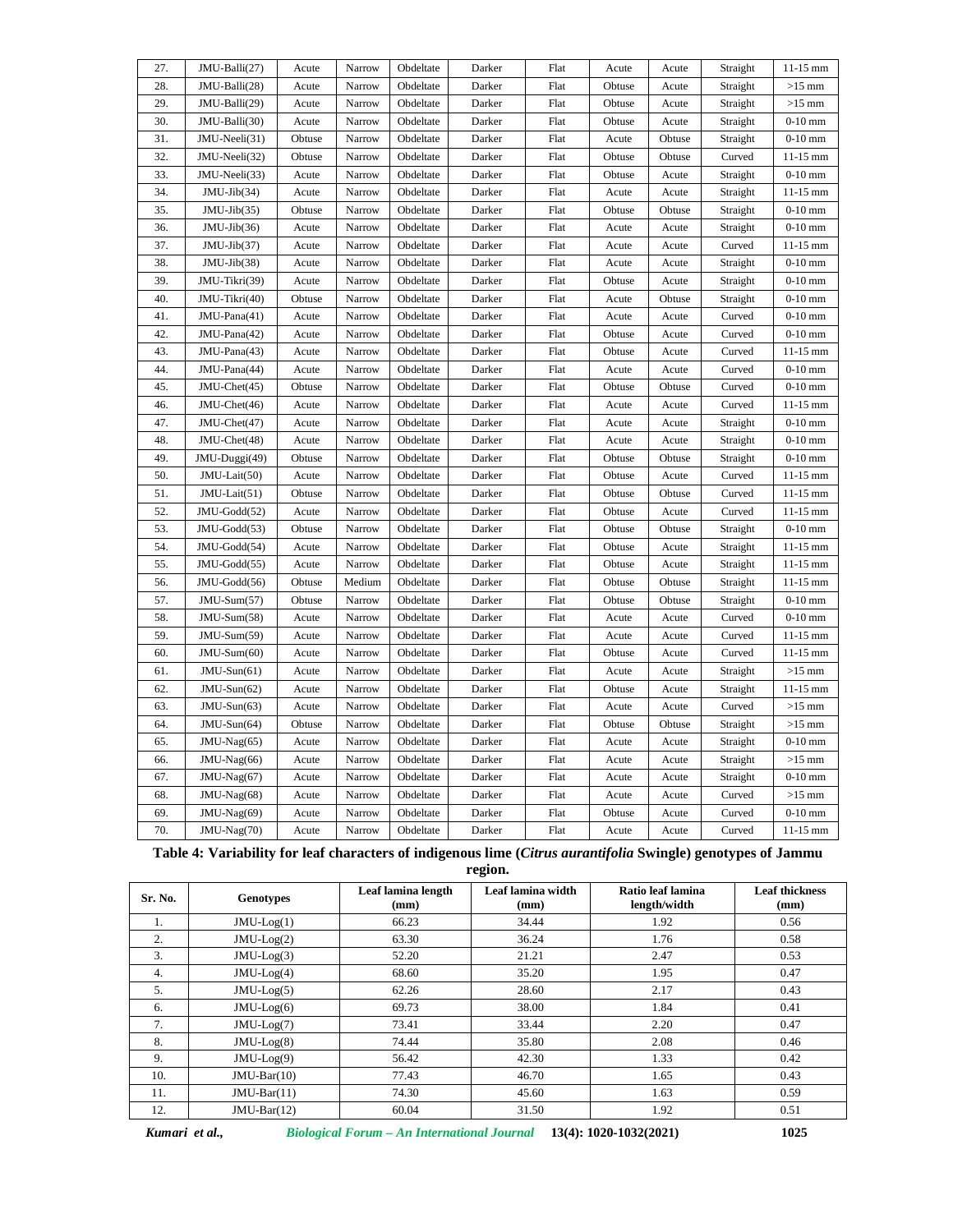| 13. | $JMU-Bar(13)$  | 73.87 | 40.67 | 1.82 | 0.57  |
|-----|----------------|-------|-------|------|-------|
| 14. | JMU-Kat (14)   | 80.40 | 38.20 | 2.10 | 0.36  |
| 15. | $JMU-Kat(15)$  | 83.53 | 37.50 | 2.23 | 0.49  |
| 16. | JMU-Kat(16)    | 83.40 | 29.53 | 2.83 | 0.46  |
| 17. | $JMU-Kat(17)$  | 87.05 | 42.04 | 2.07 | 0.43  |
| 18. | JMU-Uttar(18)  | 83.20 | 37.60 | 2.21 | 0.41  |
| 19. | JMU-Uttar(19)  | 71.38 | 39.27 | 1.81 | 0.53  |
| 20. | JMU-Uttar(20)  | 71.85 | 38.39 | 1.61 | 0.52  |
| 21. | JMU-Uttar(21)  | 56.07 | 33.00 | 1.70 | 0.39  |
| 22. | JMU-Gura(22)   | 72.71 | 33.90 | 2.14 | 0.37  |
| 23. | JMU-Gura(23)   | 63.04 | 37.07 | 1.70 | 0.36  |
| 24. | JMU-Gura(24)   | 50.33 | 35.99 | 1.40 | 0.53  |
| 25. | JMU-Gura(25)   | 67.07 | 45.16 | 1.48 | 0.57  |
| 26. | JMU-Taror(26)  | 86.20 | 37.20 | 2.32 | 0.54  |
| 27. | JMU-Balli(27)  | 57.02 | 36.00 | 1.58 | 0.46  |
| 28. | JMU-Balli(28)  | 60.60 | 42.00 | 1.45 | 0.46  |
| 29. | JMU-Balli(29)  | 58.05 | 35.08 | 1.66 | 0.38  |
| 30. | JMU-Balli(30)  | 53.00 | 37.11 | 1.43 | 0.54  |
| 31. | JMU-Neeli(31)  | 63.09 | 35.00 | 1.80 | 0.55  |
| 32. | JMU-Neeli(32)  | 57.00 | 30.68 | 1.86 | 0.31  |
| 33. | JMU-Neeli(33)  | 60.00 | 32.73 | 1.83 | 0.52  |
| 34. | $JMU-Jib(34)$  | 74.00 | 37.40 | 1.98 | 0.45  |
| 35. | $JMU-Jib(35)$  | 68.60 | 27.20 | 2.53 | 0.50  |
| 36. | $JMU-Jib(36)$  | 83.60 | 37.44 | 2.23 | 0.36  |
| 37. | $JMU-Jib(37)$  | 71.30 | 32.00 | 2.24 | 0.41  |
| 38. | $JMU-Jib(38)$  | 65.40 | 29.40 | 2.23 | 0.47  |
| 39. | JMU-Tikri(39)  | 62.31 | 35.24 | 1.77 | 0.53  |
| 40. | JMU-Tikri(40)  | 71.33 | 31.20 | 2.29 | 0.58  |
| 41. | JMU-Pana(41)   | 82.20 | 31.40 | 2.63 | 0.49  |
| 42. | JMU-Pana(42)   | 63.00 | 33.20 | 1.90 | 0.31  |
| 43. | JMU-Pana(43)   | 70.51 | 33.77 | 2.10 | 0.52  |
| 44. | JMU-Pana(44)   | 69.30 | 28.60 | 2.42 | 0.56  |
| 45. | JMU-Chet(45)   | 66.80 | 27.32 | 2.45 | 0.51  |
| 46. | JMU-Chet(46)   | 89.60 | 44.30 | 2.03 | 0.43  |
| 47. | JMU-Chet(47)   | 87.20 | 41.00 | 2.13 | 0.46  |
| 48. | JMU-Chet(48)   | 80.40 | 38.20 | 2.11 | 0.49  |
| 49. | JMU-Duggi(49)  | 66.35 | 30.42 | 2.20 | 0.50  |
| 50. | JMU-Lait(50)   | 83.40 | 30.26 | 2.76 | 0.55  |
| 51. | JMU-Lait(51)   | 71.60 | 39.02 | 1.83 | 0.39  |
| 52. | JMU-Godd(52)   | 55.09 | 40.43 | 1.36 | 0.46  |
| 53. | JMU-Godd(53)   | 73.27 | 41.26 | 1.79 | 0.35  |
| 54. | JMU-Godd(54)   | 74.22 | 43.14 | 1.72 | 0.47  |
| 55. | JMU-Godd(55)   | 79.31 | 53.26 | 1.49 | 0.50  |
| 56. | JMU-Godd(56)   | 67.69 | 33.09 | 2.05 | 0.56  |
| 57. | $JMU-Sum(57)$  | 72.06 | 31.58 | 2.29 | 0.51  |
| 58. | $JMU-Sum(58)$  | 79.03 | 37.69 | 2.10 | 0.39  |
| 59. | JMU-Sum(59)    | 80.66 | 29.44 | 2.75 | 0.40  |
| 60. | $JMU-Sum(60)$  | 86.01 | 41.33 | 2.08 | 0.58  |
| 61. | $JMU-Sun(61)$  | 58.30 | 33.60 | 1.73 | 0.53  |
| 62. | $JMU-Sun(62)$  | 71.50 | 39.26 | 1.82 | 0.37  |
| 63. | $JMU-Sun(63)$  | 88.08 | 37.20 | 2.37 | 0.38  |
| 64. | $JMU-Sun(64)$  | 74.44 | 35.50 | 2.10 | 0.48  |
| 65. | JMU-Nag(65)    | 73.81 | 33.32 | 2.21 | 0.48  |
| 66. | JMU-Nag(66)    | 69.83 | 38.18 | 1.84 | 0.42  |
| 67. | JMU-Nag(67)    | 52.20 | 21.57 | 2.46 | 0.51  |
| 68. | JMU-Nag(68)    | 63.20 | 36.60 | 1.73 | 0.54  |
| 69. | JMU-Nag(69)    | 66.20 | 34.17 | 1.96 | 0.43  |
| 70  | JMU-Nag(70)    | 82.27 | 43.74 | 1.88 | 0.46  |
|     | General mean   | 70.45 | 35.93 | 1.99 | 0.472 |
|     | $\pm$ SE $(m)$ | 1.17  | 0.89  | 0.06 | 0.03  |
|     | CV(%)          | 2.88  | 4.30  | 5.29 | 9.48  |
|     | CD at 5%       | 3.28  | 2.49  | 0.17 | 0.07  |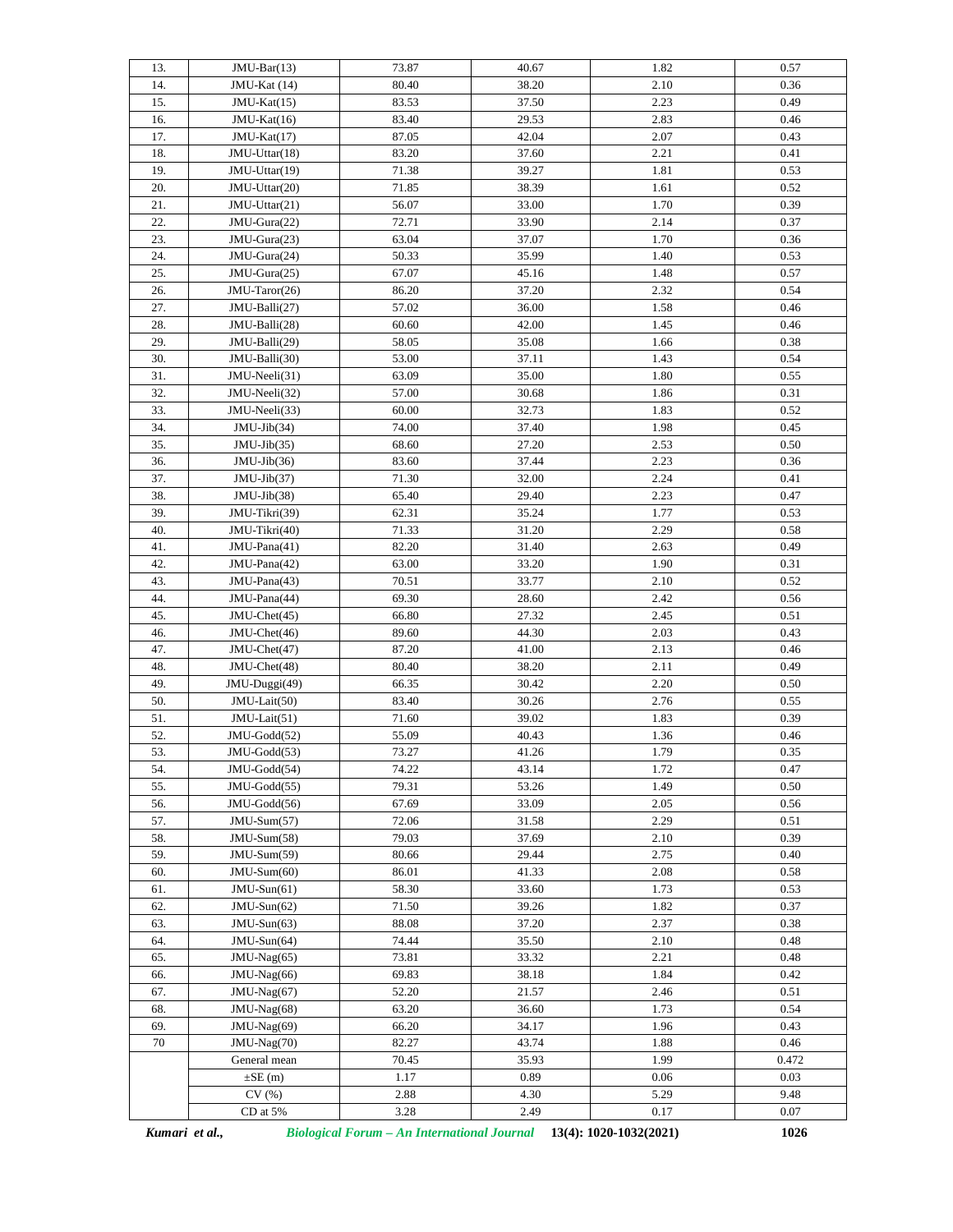# *C. Floral characters*

Floral characters are also important traits used in characterization and variability studies of genotypes. Based on flowering characters no variation was recorded in colour of anther among all acid lime genotypes during the period of investigation. Numbers of stamens per petal were recorded 4 per petal in thirteen genotypes and  $> 4$  per petal in fifty seven genotypes. out of seventy genotypes studied fourty four genotypes had inflorescence arrangement of flowers and twenty six genotypes had both (solitary and inflorescence) arrangement of flowers. Axillary flower/ inflorescence position was found in all the genotypes (Table 5).

**Table 5: Variability for floral characters of indigenous lime (***Citrus aurantifolia* **Swingle) genotypes of Jammu region.**

| Sr. No. | <b>Genotypes</b> | <b>Colour of anthers</b> | <b>Number of stamens</b> | Arrangement of<br>flowers | <b>Flower/inflorescence position</b> |
|---------|------------------|--------------------------|--------------------------|---------------------------|--------------------------------------|
| 1.      | $JMU-Log(1)$     | Pale yellow              | $>$ 4 per petal          | Inflorescence             | Axillary                             |
| 2.      | $JMU-Log(2)$     | Pale yellow              | $>$ 4 per petal          | Inflorescence             | Axillary                             |
| 3.      | $JMU-Log(3)$     | Pale yellow              | 4 per petal              | Both                      | Axillary                             |
| 4.      | $JMU-Log(4)$     | Pale yellow              | $>$ 4 per petal          | Inflorescence             | Axillary                             |
| 5.      | $JMU-Log(5)$     | Pale yellow              | $>$ 4 per petal          | Inflorescence             | Axillary                             |
| 6.      | $JMU-Log(6)$     | Pale yellow              | $>$ 4 per petal          | Inflorescence             | Axillary                             |
| 7.      | $JMU-Log(7)$     | Pale yellow              | $>$ 4 per petal          | Both                      | Axillary                             |
| 8.      | $JMU-Log(8)$     | Pale yellow              | $>$ 4 per petal          | Both                      | Axillary                             |
| 9.      | $JMU-Log(9)$     | Pale yellow              | $>$ 4 per petal          | Inflorescence             | Axillary                             |
| 10.     | $JMU-Bar(10)$    | Pale yellow              | $>$ 4 per petal          | <b>B</b> oth              | Axillary                             |
| 11.     | $JMU-Bar(11)$    | Pale yellow              | $>$ 4 per petal          | Inflorescence             | Axillary                             |
| 12.     | $JMU-Bar(12)$    | Pale yellow              | 4 per petal              | <b>B</b> oth              | Axillary                             |
| 13.     | $JMU-Bar(13)$    | Pale yellow              | 4 per petal              | Inflorescence             | Axillary                             |
| 14.     | JMU-Kat (14)     | Pale yellow              | $>$ 4 per petal          | Inflorescence             | Axillary                             |
| 15.     | JMU-Kat(15)      | Pale yellow              | $>$ 4 per petal          | Inflorescence             | Axillary                             |
| 16.     | $JMU-Kat(16)$    | Pale yellow              | $>$ 4 per petal          | Inflorescence             | Axillary                             |
| 17.     | JMU-Kat(17)      | Pale yellow              | $>$ 4 per petal          | Inflorescence             | Axillary                             |
| 18.     | JMU-Uttar(18)    | Pale yellow              | $>$ 4 per petal          | Inflorescence             | Axillary                             |
| 19.     | JMU-Uttar(19)    | Pale yellow              | $>$ 4 per petal          | Inflorescence             | Axillary                             |
| 20.     | JMU-Uttar(20)    | Pale yellow              | $>$ 4 per petal          | Inflorescence             | Axillary                             |
| 21.     | JMU-Uttar(21)    | Pale yellow              | $>$ 4 per petal          | Both                      | Axillary                             |
| 22.     | JMU-Gura(22)     | Pale yellow              | 4 per petal              | Inflorescence             | Axillary                             |
| 23.     | JMU-Gura(23)     | Pale yellow              | $>$ 4 per petal          | Inflorescence             | Axillary                             |
| 24.     | JMU-Gura(24)     | Pale yellow              | $>$ 4 per petal          | <b>B</b> oth              | Axillary                             |
| 25.     | JMU-Gura(25)     | Pale yellow              | $>$ 4 per petal          | Inflorescence             | Axillary                             |
| 26.     | JMU-Taror(26)    | Pale yellow              | $>$ 4 per petal          | <b>B</b> oth              | Axillary                             |
| 27.     | JMU-Balli(27)    | Pale yellow              | $>$ 4 per petal          | Both                      | Axillary                             |
| 28.     | JMU-Balli(28)    | Pale yellow              | $>$ 4 per petal          | Inflorescence             | Axillary                             |
| 29.     | JMU-Balli(29)    | Pale yellow              | $>$ 4 per petal          | Inflorescence             | Axillary                             |
| 30.     | JMU-Balli(30)    | Pale yellow              | $>$ 4 per petal          | <b>B</b> oth              | Axillary                             |
| 31.     | JMU-Neeli(31)    | Pale yellow              | 4 per petal              | Both                      | Axillary                             |
| 32.     | JMU-Neeli(32)    | Pale yellow              | $>$ 4 per petal          | Inflorescence             | Axillary                             |
| 33.     | JMU-Neeli(33)    | Pale yellow              | $>$ 4 per petal          | Both                      | Axillary                             |
| 34.     | $JMU-Jib(34)$    | Pale yellow              | $>$ 4 per petal          | Inflorescence             | Axillary                             |
| 35.     | $JMU-Jib(35)$    | Pale yellow              | $>$ 4 per petal          | Inflorescence             | Axillary                             |
| 36.     | $JMU-Jib(36)$    | Pale yellow              | 4 per petal              | Both                      | Axillary                             |
| 37.     | $JMU-Jib(37)$    | Pale yellow              | $>$ 4 per petal          | Inflorescence             | Axillary                             |
| 38.     | $JMU-Jib(38)$    | Pale yellow              | $>$ 4 per petal          | Inflorescence             | Axillary                             |
| 39.     | JMU-Tikri(39)    | Pale yellow              | $>$ 4 per petal          | Both                      | Axillary                             |
| 40.     | JMU-Tikri(40)    | Pale yellow              | 4 per petal              | Inflorescence             | Axillary                             |
| 41.     | $JMU-Pana(41)$   | Pale yellow              | $>$ 4 per petal          | Both                      | Axillary                             |
| 42.     | $JMU-Pana(42)$   | Pale yellow              | $>$ 4 per petal          | Both                      | Axillary                             |
| 43.     | JMU-Pana(43)     | Pale yellow              | $>$ 4 per petal          | Both                      | Axillary                             |
| 44.     | JMU-Pana(44)     | Pale yellow              | $>$ 4 per petal          | Both                      | Axillary                             |
| 45.     | JMU-Chet(45)     | Pale yellow              | 4 per petal              | Inflorescence             | Axillary                             |
| 46.     | JMU-Chet(46)     | Pale yellow              | $>$ 4 per petal          | Inflorescence             | Axillary                             |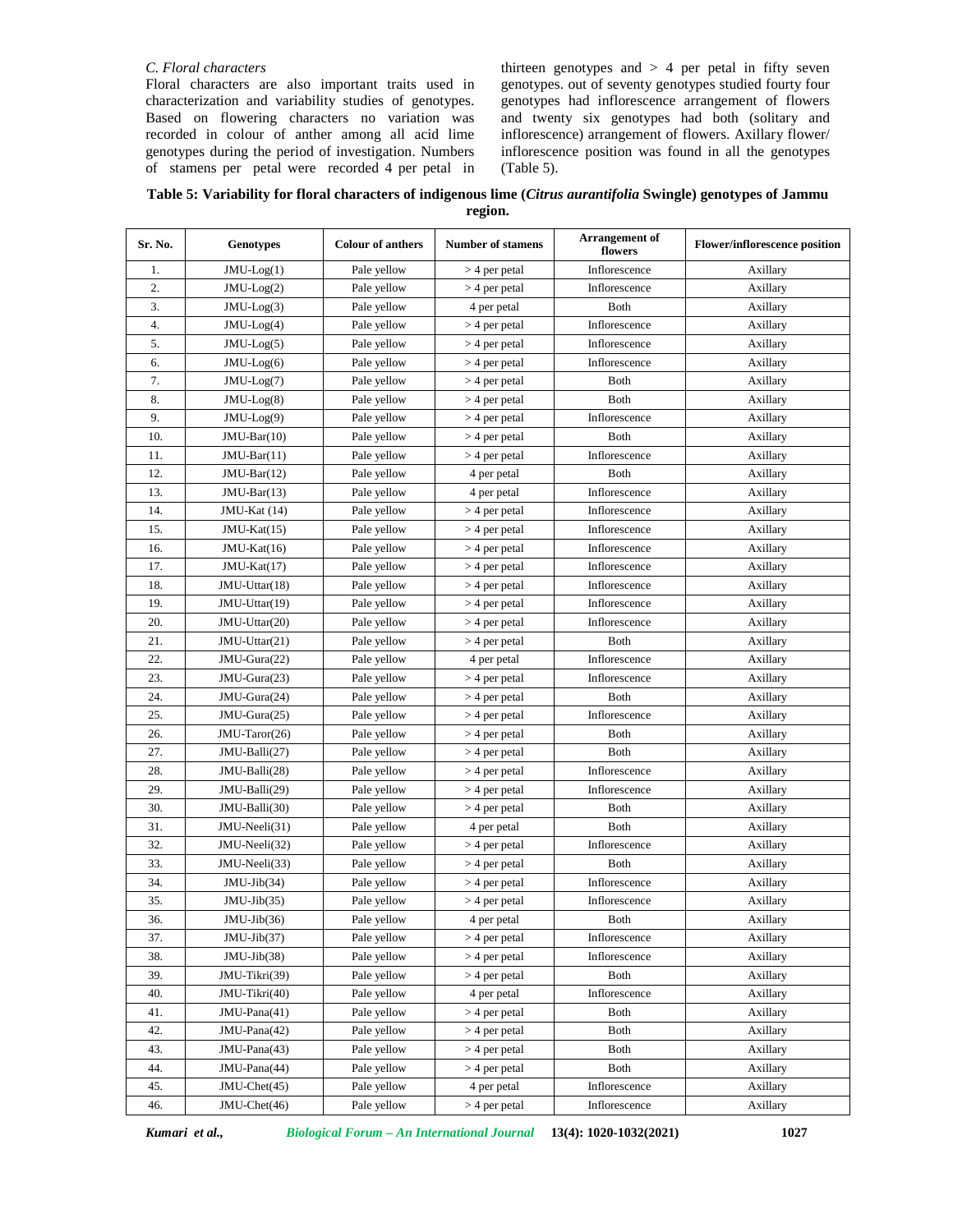| 47. | JMU-Chet(47)   | Pale yellow | $>$ 4 per petal | Inflorescence | Axillary |
|-----|----------------|-------------|-----------------|---------------|----------|
| 48. | JMU-Chet(48)   | Pale yellow | $>$ 4 per petal | Inflorescence | Axillary |
| 49. | JMU-Duggi(49)  | Pale yellow | $>$ 4 per petal | Inflorescence | Axillary |
| 50. | JMU-Lait(50)   | Pale yellow | 4 per petal     | <b>B</b> oth  | Axillary |
| 51. | $JMU-Lait(51)$ | Pale yellow | $>$ 4 per petal | Both          | Axillary |
| 52. | JMU-Godd(52)   | Pale yellow | $>$ 4 per petal | Inflorescence | Axillary |
| 53. | JMU-Godd(53)   | Pale yellow | $>$ 4 per petal | <b>B</b> oth  | Axillary |
| 54. | JMU-Godd(54)   | Pale yellow | 4 per petal     | Both          | Axillary |
| 55. | JMU-Godd(55)   | Pale yellow | $>$ 4 per petal | Inflorescence | Axillary |
| 56. | JMU-Godd(56)   | Pale yellow | $>$ 4 per petal | Inflorescence | Axillary |
| 57. | $JMU-Sum(57)$  | Pale yellow | $>$ 4 per petal | Inflorescence | Axillary |
| 58. | JMU-Sum(58)    | Pale yellow | 4 per petal     | Both          | Axillary |
| 59. | $JMU-Sum(59)$  | Pale yellow | $>$ 4 per petal | Inflorescence | Axillary |
| 60. | $JMU-Sum(60)$  | Pale yellow | $>$ 4 per petal | Inflorescence | Axillary |
| 61. | $JMU-Sun(61)$  | Pale yellow | $>$ 4 per petal | Inflorescence | Axillary |
| 62. | $JMU-Sun(62)$  | Pale yellow | 4 per petal     | Inflorescence | Axillary |
| 63. | $JMU-Sun(63)$  | Pale yellow | $>$ 4 per petal | Inflorescence | Axillary |
| 64. | $JMU-Sun(64)$  | Pale yellow | $>$ 4 per petal | Inflorescence | Axillary |
| 65. | $JMU-Nag(65)$  | Pale yellow | $>$ 4 per petal | Both          | Axillary |
| 66. | $JMU-Nag(66)$  | Pale yellow | 4 per petal     | Inflorescence | Axillary |
| 67. | $JMU-Nag(67)$  | Pale yellow | $>$ 4 per petal | <b>B</b> oth  | Axillary |
| 68. | $JMU-Nag(68)$  | Pale yellow | $>$ 4 per petal | Inflorescence | Axillary |
| 69. | JMU-Nag(69)    | Pale yellow | $>$ 4 per petal | Inflorescence | Axillary |
| 70  | JMU-Nag(70)    | Pale yellow | $>$ 4 per petal | Both          | Axillary |

# *D. Fruit characters*

Fruit character is the primary basis in genotype selection. Study of fruit diversity is of utmost importance to select the elite acid lime genotypes for breeding and variety development program. The fruit's external quality is determined by physical characteristics such as rind colour, fruit size, shape and any visible defects. Characters related to fruit size and fruit morphology are the main traits that account towards phenotypic diversity in citrus and citrus relatives (Kahn *et al*., 2008). Variability was not observed in fruit axis, fruit surface texture, adherence of albedo to pulp, albedo colour, and presence/absence of aerola among all the lime genotypes during the study period. Fruit axis was found solid, Adherence of albedo

to pulp was strong, white colour of albedo and areola was present in all the acid lime genotypes, and smooth surface texture was noted in fifty four genotypes and rough in sixteen genotypes (Table 6). A wide variation in fruit surface texture has been reported by (Yadlod *et al.*, 2018) in lime and (Singh *et al.*, 2009) in lemon. The magnitude of the adherence of albedo to pulp is an important character from transportation and storage point of view (Santos *et al.,* 2003). Maximum number of days (174 days) required for bearing cycle was recorded in JMU-Sum(59) and JMU-Sum(60) followed by 173 days in JMU-Sun(62) and JMU-Sun(61) whereas, minimum number of days (162 days) was recorded in JMU-Uttar(20).

| Table 6: Variability for fruit characters of indigenous lime (Citrus aurantifolia Swingle) genotypes of Jammu |  |
|---------------------------------------------------------------------------------------------------------------|--|
| region.                                                                                                       |  |

| Sr. No. | <b>Genotypes</b> | Fruit<br>axis | <b>Fruit surface</b><br>texture | Adherence of<br>albedo to pulp | Albedo<br>colour | Absence/presence<br>of areola | <b>Bearing</b><br>cycle (days) |
|---------|------------------|---------------|---------------------------------|--------------------------------|------------------|-------------------------------|--------------------------------|
| 1.      | $JMU-Log(1)$     | Solid         | Smooth                          | Strong                         | White            | Present                       | 169                            |
| 2.      | $JMU-Log(2)$     | Solid         | Smooth                          | Strong                         | White            | Present                       | 169                            |
| 3.      | $JMU-Log(3)$     | Solid         | Smooth                          | Strong                         | White            | Present                       | 173                            |
| 4.      | $JMU-Log(4)$     | Solid         | Smooth                          | Strong                         | White            | Present                       | 173                            |
| 5.      | $JMU-Log(5)$     | Solid         | Smooth                          | Strong                         | White            | Present                       | 172                            |
| 6.      | $JMU-Log(6)$     | Solid         | Smooth                          | Strong                         | White            | Present                       | 168                            |
| 7.      | $JMU-Log(7)$     | Solid         | Smooth                          | Strong                         | White            | Present                       | 170                            |
| 8.      | $JMU-Log(8)$     | Solid         | Smooth                          | Strong                         | White            | Present                       | 170                            |
| 9.      | $JMU-Log(9)$     | Solid         | Smooth                          | Strong                         | White            | Present                       | 168                            |
| 10.     | $JMU-Bar(10)$    | Solid         | Rough                           | Strong                         | White            | Present                       | 169                            |
| 11.     | $JMU-Bar(11)$    | Solid         | Rough                           | Strong                         | White            | Present                       | 169                            |
| 12.     | $JMU-Bar(12)$    | Solid         | Rough                           | Strong                         | White            | Present                       | 168                            |
| 13.     | $JMU-Bar(13)$    | Solid         | Rough                           | Strong                         | White            | Present                       | 168                            |
| 14.     | JMU-Kat (14)     | Solid         | Smooth                          | Strong                         | White            | Present                       | 170                            |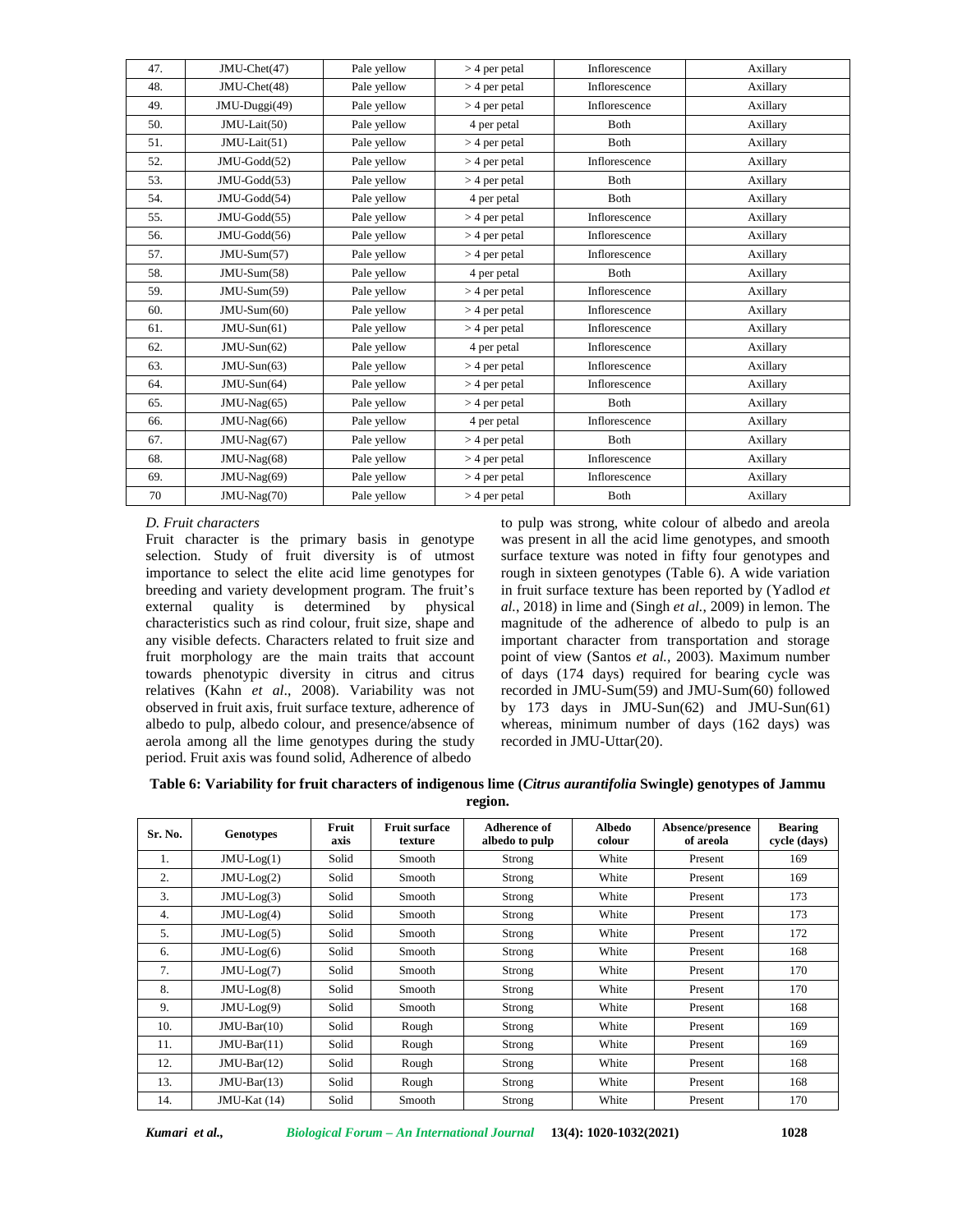| 15. | JMU-Kat(15)    | Solid | Smooth | Strong        | White | Present | 169 |
|-----|----------------|-------|--------|---------------|-------|---------|-----|
| 16. | JMU-Kat(16)    | Solid | Smooth | Strong        | White | Present | 169 |
| 17. | $JMU-Kat(17)$  | Solid | Smooth | Strong        | White | Present | 169 |
| 18. | JMU-Uttar(18)  | Solid | Smooth | Strong        | White | Present | 169 |
| 19. | JMU-Uttar(19)  | Solid | Rough  | Strong        | White | Present | 162 |
| 20. | JMU-Uttar(20)  | Solid | Smooth | Strong        | White | Present | 163 |
| 21. | JMU-Uttar(21)  | Solid | Smooth | Strong        | White | Present | 163 |
| 22. | JMU-Gura(22)   | Solid | Smooth | Strong        | White | Present | 164 |
| 23. | JMU-Gura(23)   | Solid | Smooth | Strong        | White | Present | 166 |
| 24. | JMU-Gura(24)   | Solid | Smooth | Strong        | White | Present | 166 |
| 25. | JMU-Gura(25)   | Solid | Rough  | Strong        | White | Present | 167 |
| 26. | JMU-Taror(26)  | Solid | Smooth | Strong        | White | Present | 168 |
| 27. | JMU-Balli(27)  | Solid | Smooth | Strong        | White | Present | 167 |
| 28. | JMU-Balli(28)  | Solid | Smooth | Strong        | White | Present | 167 |
| 29. | JMU-Balli(29)  | Solid | Smooth | Strong        | White | Present | 169 |
| 30. | JMU-Balli(30)  | Solid |        |               | White |         | 169 |
|     |                |       | Smooth | Strong        |       | Present |     |
| 31. | JMU-Neeli(31)  | Solid | Rough  | Strong        | White | Present | 168 |
| 32. | JMU-Neeli(32)  | Solid | Rough  | Strong        | White | Present | 167 |
| 33. | JMU-Neeli(33)  | Solid | Rough  | Strong        | White | Present | 168 |
| 34. | $JMU-Jib(34)$  | Solid | Rough  | Strong        | White | Present | 169 |
| 35. | $JMU-Jib(35)$  | Solid | Smooth | Strong        | White | Present | 169 |
| 36. | $JMU-Jib(36)$  | Solid | Smooth | Strong        | White | Present | 169 |
| 37. | $JMU-Jib(37)$  | Solid | Smooth | Strong        | White | Present | 168 |
| 38. | $JMU-Jib(38)$  | Solid | Rough  | Strong        | White | Present | 169 |
| 39. | JMU-Tikri(39)  | Solid | Rough  | Strong        | White | Present | 169 |
| 40. | JMU-Tikri(40)  | Solid | Smooth | Strong        | White | Present | 170 |
| 41. | JMU-Pana(41)   | Solid | Smooth | Strong        | White | Present | 167 |
| 42. | JMU-Pana(42)   | Solid | Smooth | Strong        | White | Present | 167 |
| 43. | JMU-Pana(43)   | Solid | Rough  | Strong        | White | Present | 167 |
| 44. | JMU-Pana(44)   | Solid | Smooth | Strong        | White | Present | 170 |
| 45. | $JMU-Chet(45)$ | Solid | Smooth | Strong        | White | Present | 168 |
| 46. | JMU-Chet(46)   | Solid | Smooth | Strong        | White | Present | 170 |
| 47. | $JMU-Chet(47)$ | Solid | Smooth | Strong        | White | Present | 169 |
| 48. | JMU-Chet(48)   | Solid | Smooth | Strong        | White | Present | 169 |
| 49. | JMU-Duggi(49)  | Solid | Smooth | Strong        | White | Present | 169 |
| 50. | JMU-Lait(50)   | Solid | Rough  | Strong        | White | Present | 167 |
| 51. | JMU-Lait(51)   | Solid | Smooth | Strong        | White | Present | 167 |
| 52. | JMU-Godd(52)   | Solid | Smooth | Strong        | White | Present | 168 |
| 53. | JMU-Godd(53)   | Solid | Smooth | <b>Strong</b> | White | Present | 165 |
| 54. | JMU-Godd(54)   | Solid | Smooth | <b>Strong</b> | White | Present | 166 |
| 55. | JMU-Godd(55)   | Solid | Smooth | <b>Strong</b> | White | Present | 168 |
| 56. | JMU-Godd(56)   | Solid | Smooth | <b>Strong</b> | White | Present | 170 |
| 57. | $JMU-Sum(57)$  | Solid | Smooth | <b>Strong</b> | White | Present | 169 |
| 58. | JMU-Sum(58)    | Solid | Rough  | <b>Strong</b> | White | Present | 173 |
| 59. | JMU-Sum(59)    | Solid | Smooth | Strong        | White | Present | 174 |
| 60. | $JMU-Sum(60)$  | Solid | Rough  | Strong        | White | Present | 174 |
| 61. | $JMU-Sun(61)$  | Solid | Smooth | <b>Strong</b> | White | Present | 173 |
| 62. | $JMU-Sun(62)$  | Solid | Smooth | <b>Strong</b> | White | Present | 173 |
| 63. | $JMU-Sun(63)$  | Solid | Smooth | <b>Strong</b> | White | Present | 166 |
| 64. | $JMU-Sun(64)$  | Solid | Smooth | <b>Strong</b> | White | Present | 166 |
| 65. | $JMU-Nag(65)$  | Solid | Smooth | <b>Strong</b> | White | Present | 166 |
| 66. | JMU-Nag(66)    | Solid | Smooth | <b>Strong</b> | White | Present | 169 |
| 67. | JMU-Nag(67)    | Solid | Smooth | <b>Strong</b> | White | Present | 169 |
| 68. | JMU-Nag(68)    | Solid | Smooth | <b>Strong</b> | White | Present | 169 |
| 69. | JMU-Nag(69)    | Solid | Smooth | <b>Strong</b> | White | Present | 166 |
| 70  | $JMU-Nag(70)$  | Solid | Smooth | <b>Strong</b> | White | Present | 169 |
|     |                |       |        |               |       |         |     |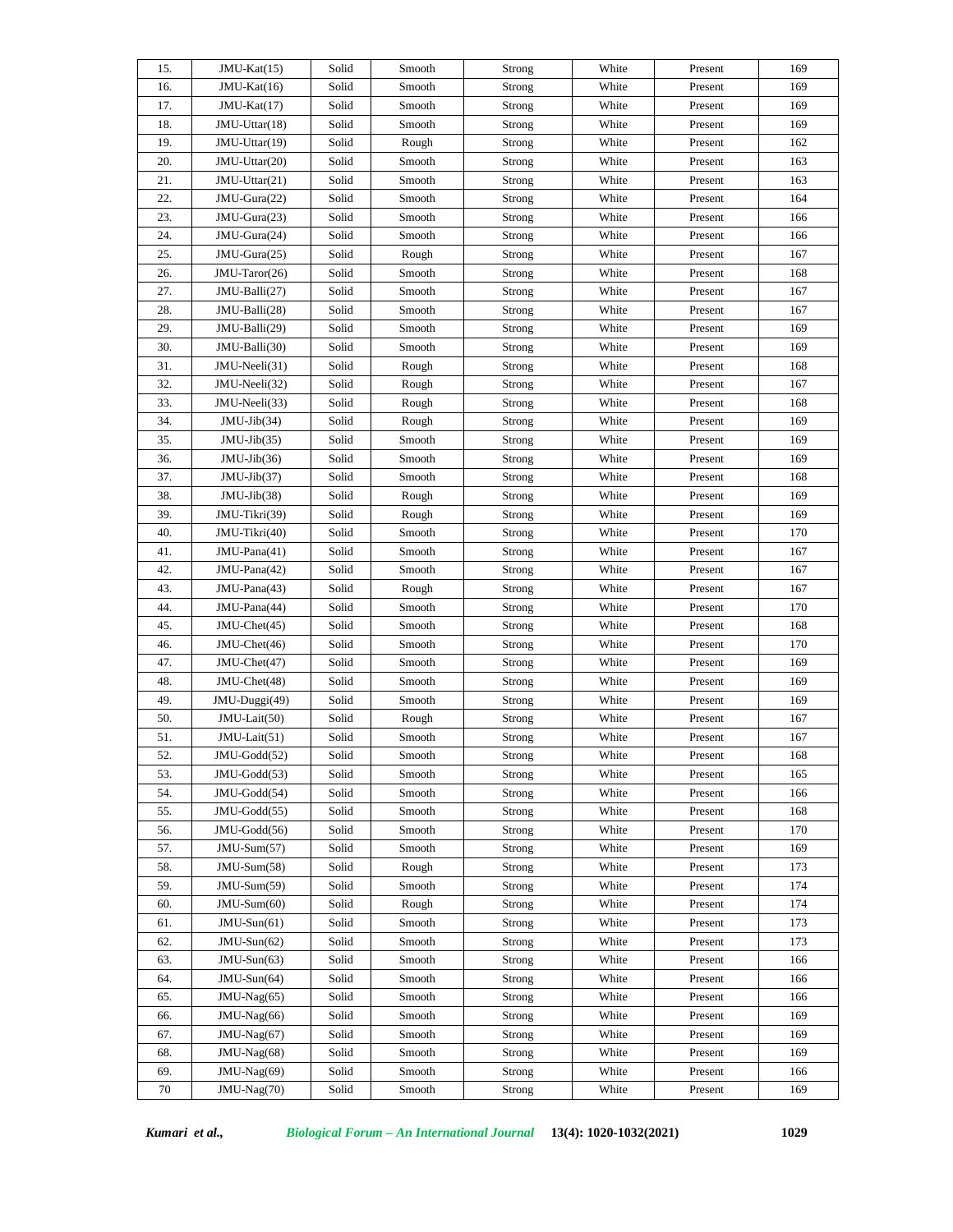### *E. Pulp and seed characters*

Juice colour in citrus is an essential character for fresh as well for processing purpose. Results of the present study showed a marked variation in pulp colour among the studied citrus genotypes. Data mentioned in Table 7 depicted that distinct variability was found in pulp colour of acid lime genotypes. White pulp colour was observed in thirteen acid lime genotypes, green in twenty six, and yellow pulp colour was observed in thirty one genotypes of acid lime. No variation was observed in pulp texture among all the acid lime genotypes. Pulp texture was found fleshy in all the acid lime fruits under investigation. The greater variability in pulp colour confirms the highly heterozygous nature of the genotypes under study. Less number of seeds per fruit is a desirable character in lime. Seedlessness is one of the breeding objectives in citrus (Liu and Deng, 2007; JinPing *et al.,* 2009). Normally the fruits with less number of seeds may contain more edible part in the fruit. Results from the present study reveals that in most of the genotypes i.e fourty one were having 10-19 number of seeds and twenty nine genotypes were having 5-9 seeds. Maximum seed length (10.98 mm) was recorded in JMU-Sum(57) and minimum mean seed length (6.31 mm) in genotype JMU-Gura(22). Maximum seed width (4.99 mm) was recorded in JMU- Sum(57) whereas, minimum mean seed width (3.92 mm) was recorded in genotype JMU-Gura(22). Genotype JMU-Chet(47) had maximum seed weight (1.87 g) and JMU-Chet(45) had recorded minimum mean seed weight (0.80 g) (Table 8). These results are in conformity with the findings of Shinde *et al.,* (2004) who found the maximum number of seeds per fruit in Promalini. Likewise, Khan *et al.,* (2005) observed that seed content in sweet orange cultivars ranges from 1- 28. The chance of selecting seedless citrus varieties from existing seeded types is low (Fatima, 2004). However, relatively low seed numbers in accessions from Trongsa may be of interest to breeders for further investigation.

**Table 7: Variability for pulp and seed characters of indigenous lime (***Citrus aurantifolia* **Swingle) genotypes of Jammu region.**

| Sr. No.          | Genotypes                      | Pulp colour | <b>Pulp texture</b> | Average no. of<br>seeds per fruit | <b>Seed length</b><br>(mm) | Seed width<br>(mm) | Seed weight<br>$\left( \mathbf{g} \right)$ |
|------------------|--------------------------------|-------------|---------------------|-----------------------------------|----------------------------|--------------------|--------------------------------------------|
| 1.               | $\overline{J}MU$ -Log(1)       | Green       | Fleshy              | $5-9$                             | 7.81                       | 3.53               | 1.52                                       |
| $\overline{2}$ . | $JMU-Log(2)$                   | Green       | Fleshy              | $10-19$                           | 10.22                      | 4.35               | 1.07                                       |
| 3.               | $JMU-Log(3)$                   | Yellow      | Fleshy              | $5-9$                             | 9.52                       | 3.70               | 1.62                                       |
| $\overline{4}$ . | $JMU-Log(4)$                   | Green       | Fleshy              | $10-19$                           | 10.16                      | 4.99               | 1.14                                       |
| 5.               | $JMU-Log(5)$                   | Yellow      | Fleshy              | $10-19$                           | 7.72                       | 3.96               | 1.85                                       |
| 6.               | $JMU-Log(6)$                   | White       | Fleshy              | $5-9$                             | 7.86                       | 3.99               | 0.98                                       |
| 7.               | $JMU-Log(7)$                   | Green       | Fleshy              | $10-19$                           | 8.10                       | 3.47               | 1.26                                       |
| 8.               | $JMU-Log(8)$                   | Yellow      | Fleshy              | $5-9$                             | 8.72                       | 3.28               | 0.95                                       |
| 9.               | $JMU-Log(9)$                   | Yellow      | Fleshy              | $5-9$                             | 10.02                      | 4.26               | 1.19                                       |
| 10.              | $JMU-Bar(10)$                  | Yellow      | Fleshy              | $10-19$                           | 10.13                      | 4.42               | 1.38                                       |
| 11.              | $JMU-Bar(11)$                  | Yellow      | Fleshy              | $10-19$                           | 9.97                       | 4.10               | 1.46                                       |
| 12.              | $JMU-Bar(12)$                  | Yellow      | Fleshy              | $5-9$                             | 7.90                       | 3.42               | 0.85                                       |
| 13.              | $JMU-Bar(13)$                  | Yellow      | Fleshy              | $10-19$                           | 8.02                       | 3.11               | 1.24                                       |
| 14.              | JMU-Kat (14)                   | Yellow      | Fleshy              | $5-9$                             | 8.41                       | 3.36               | 1.17                                       |
| 15.              | JMU-Kat(15)                    | White       | Fleshy              | $5-9$                             | 7.83                       | 4.54               | 1.15                                       |
| 16.              | $JMU-Kat(16)$                  | White       | Fleshy              | $10-19$                           | 7.86                       | 4.40               | 1.19                                       |
| 17.              | JMU-Kat(17)                    | Yellow      | Fleshy              | $10-19$                           | 7.92                       | 4.06               | 1.22                                       |
| 18.              | $\overline{JMU}$ -Uttar $(18)$ | Yellow      | Fleshy              | $10-19$                           | 6.92                       | 3.21               | 1.23                                       |
| 19.              | JMU-Uttar(19)                  | Green       | Fleshy              | $5-9$                             | 6.81                       | 3.39               | 1.19                                       |
| 20.              | JMU-Uttar(20)                  | White       | Fleshy              | $10-19$                           | 6.86                       | 3.43               | 1.32                                       |
| 21.              | JMU-Uttar(21)                  | Green       | Fleshy              | $5-9$                             | 7.52                       | 3.52               | 0.96                                       |
| $\overline{22}$  | JMU-Gura(22)                   | Yellow      | Fleshy              | $10-19$                           | 6.31                       | 2.18               | 0.86                                       |
| 23.              | JMU-Gura(23)                   | Yellow      | Fleshy              | $10-19$                           | 6.59                       | 2.24               | 1.77                                       |
| 24.              | $\overline{JMU}$ -Gura $(24)$  | Yellow      | Fleshy              | $5-9$                             | 7.27                       | 4.89               | 0.87                                       |
| 25.              | JMU-Gura(25)                   | Green       | Fleshy              | $10-19$                           | 7.30                       | 3.90               | 1.11                                       |
| 26.              | JMU-Taror(26)                  | Yellow      | Fleshy              | $5-9$                             | 7.29                       | 3.81               | 1.12                                       |
| 27.              | JMU-Balli(27)                  | White       | Fleshy              | $10-19$                           | 7.31                       | 3.91               | 1.32                                       |
| 28.              | JMU-Balli(28)                  | White       | Fleshy              | $10-19$                           | 7.39                       | 3.86               | 1.09                                       |
| 29.              | JMU-Balli(29)                  | White       | Fleshy              | $10-19$                           | 7.33                       | 3.79               | 1.36                                       |
| 30.              | JMU-Balli(30)                  | White       | Fleshy              | $5-9$                             | 8.30                       | 4.40               | 0.96                                       |
| 31.              | JMU-Neeli(31)                  | White       | Fleshy              | $10-19$                           | 7.68                       | 4.92               | 1.05                                       |
| 32.              | JMU-Neeli(32)                  | White       | Fleshy              | $10-19$                           | 7.28                       | 3.89               | 1.18                                       |
| 33.              | JMU-Neeli(33)                  | Green       | Fleshy              | $5-9$                             | 10.02                      | 4.23               | 1.19                                       |
| 34.              | $JMU-Jib(34)$                  | Yellow      | Fleshy              | $10-19$                           | 9.32                       | 3.41               | 1.39                                       |
| 35.              | $JMU-Jib(35)$                  | Green       | Fleshy              | $5-9$                             | 10.27                      | 3.27               | 1.10                                       |
| 36.              | $JMU-Jib(36)$                  | Yellow      | Fleshy              | $5-9$                             | 9.89                       | 4.43               | 1.22                                       |
| 37.              | $JMU-Jib(37)$                  | Yellow      | Fleshy              | $10-19$                           | 10.72                      | 4.41               | 1.12                                       |
| 38.              | JMU-Jib(38)                    | Yellow      | Fleshy              | $10-19$                           | 8.29                       | 3.26               | 1.19                                       |
| 39.              | JMU-Tikri(39)                  | White       | Fleshy              | $5-9$                             | 9.48                       | 3.36               | 1.21                                       |
| 40.              | JMU-Tikri(40)                  | Green       | Fleshy              | $10-19$                           | 8.36                       | 3.86               | 1.15                                       |
| 41.              | JMU-Pana(41)                   | Yellow      | Fleshy              | $5-9$                             | 6.48                       | 2.63               | 1.20                                       |
| 42.              | JMU-Pana(42)                   | Yellow      | Fleshy              | $5-9$                             | 7.29                       | 4.11               | 0.97                                       |
| 43.              | JMU-Pana(43)                   | Yellow      | Fleshy              | $5-9$                             | 7.62                       | 4.28               | 1.16                                       |
| 44.              | JMU-Pana(44)                   | Yellow      | Fleshy              | $10-19$                           | 7.73                       | 4.43               | 1.09                                       |

*Kumari et al., Biological Forum – An International Journal* **13(4): 1020-1032(2021) 1030**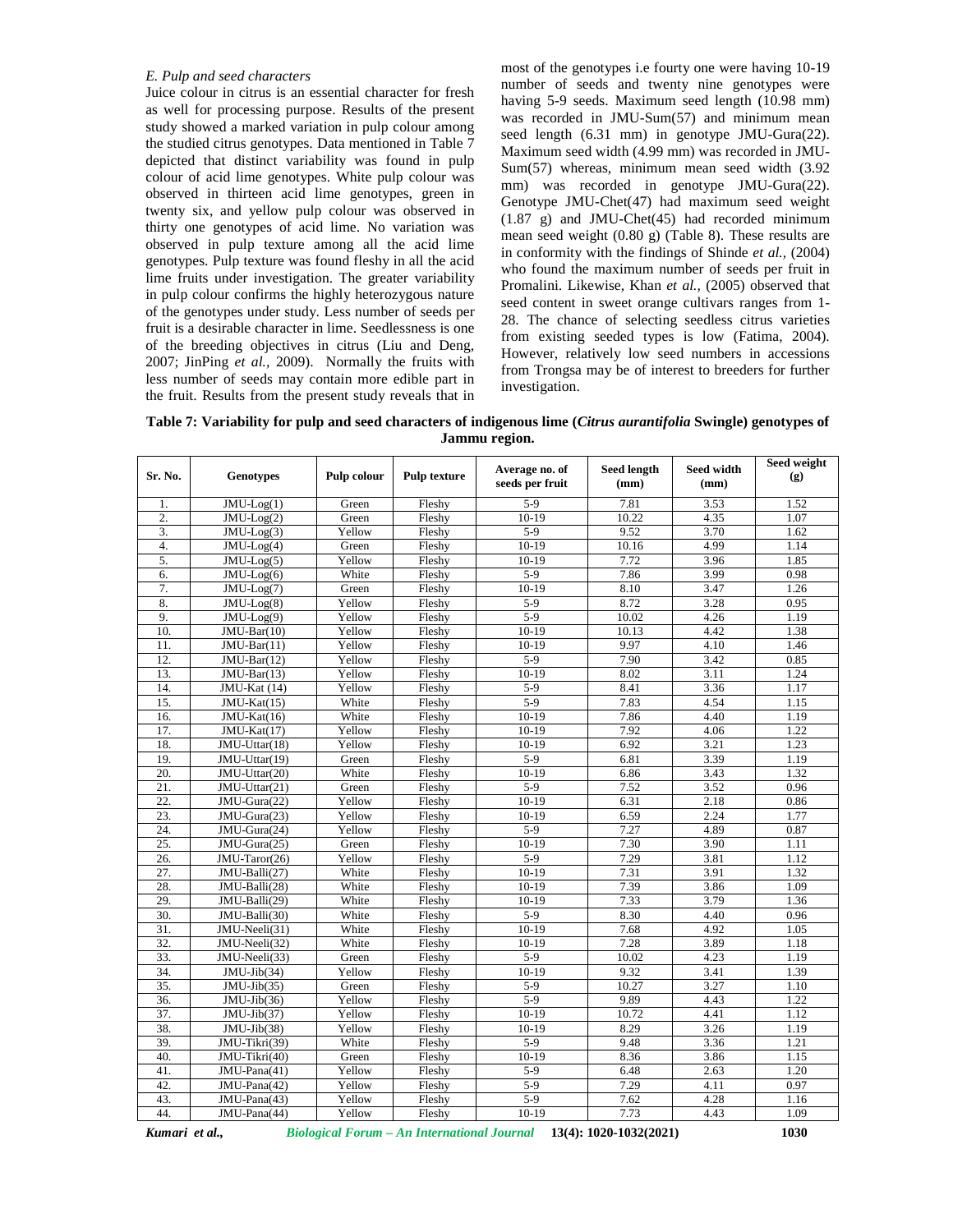| 45. | $JMU-Chet(45)$ | Yellow | Fleshy | $5-9$   | 6.98  | 3.39 | 0.80 |
|-----|----------------|--------|--------|---------|-------|------|------|
| 46. | JMU-Chet(46)   | White  | Fleshy | $10-19$ | 7.40  | 3.86 | 1.20 |
| 47. | JMU-Chet(47)   | Green  | Fleshy | $10-19$ | 7.31  | 4.00 | 1.87 |
| 48. | JMU-Chet(48)   | Green  | Fleshy | $10-19$ | 7.29  | 3.28 | 1.18 |
| 49. | JMU-Duggi(49)  | Green  | Fleshy | $10-19$ | 7.33  | 4.41 | 1.03 |
| 50. | JMU-Lait(50)   | Yellow | Fleshy | $5-9$   | 9.97  | 4.19 | 1.66 |
| 51. | JMU-Lait(51)   | Green  | Fleshy | $10-19$ | 10.25 | 4.29 | 0.99 |
| 52. | JMU-Godd(52)   | Green  | Fleshy | $10-19$ | 8.90  | 3.43 | 1.15 |
| 53. | JMU-Godd(53)   | Green  | Fleshy | $10-19$ | 9.70  | 4.19 | 1.19 |
| 54. | JMU-Godd(54)   | Yellow | Fleshy | $5-9$   | 8.45  | 4.32 | 1.12 |
| 55. | JMU-Godd(55)   | Yellow | Fleshy | $10-19$ | 10.29 | 4.38 | 1.13 |
| 56. | JMU-Godd(56)   | Green  | Fleshy | $10-19$ | 7.36  | 4.34 | 1.30 |
| 57. | $JMU-Sum(57)$  | Green  | Fleshy | $5-9$   | 10.98 | 4.86 | 1.09 |
| 58. | JMU-Sum(58)    | Green  | Fleshy | $10-19$ | 8.56  | 4.28 | 1.25 |
| 59. | JMU-Sum(59)    | Green  | Fleshy | $10-19$ | 10.33 | 4.27 | 1.32 |
| 60. | $JMU-Sum(60)$  | Green  | Fleshy | $10-19$ | 7.84  | 3.10 | 1.28 |
| 61. | $JMU-Sun(61)$  | Green  | Fleshy | $5-9$   | 9.80  | 4.76 | 0.97 |
| 62. | $JMU-Sun(62)$  | Green  | Fleshy | $10-19$ | 9.73  | 4.37 | 1.42 |
| 63. | $JMU-Sun(63)$  | Yellow | Fleshy | $10-19$ | 10.62 | 4.01 | 1.10 |
| 64. | $JMU-Sun(64)$  | Yellow | Fleshy | $5-9$   | 9.00  | 4.66 | 1.07 |
| 65. | JMU-Nag(65)    | Green  | Fleshy | $5-9$   | 9.33  | 4.23 | 1.25 |
| 66. | JMU-Nag(66)    | Yellow | Fleshy | $10-19$ | 9.80  | 3.96 | 1.21 |
| 67. | JMU-Nag(67)    | Green  | Fleshy | $10-19$ | 9.23  | 2.69 | 1.32 |
| 68. | JMU-Nag(68)    | Green  | Fleshy | $10-19$ | 8.30  | 3.66 | 1.76 |
| 69. | JMU-Nag(69)    | White  | Fleshy | $5-9$   | 7.02  | 4.40 | 1.16 |
| 70. | JMU-Nag(70)    | Yellow | Fleshy | $5-9$   | 8.09  | 4.87 | 1.36 |
|     |                | 8.45   | 3.92   | 1.21    |       |      |      |
|     |                | 0.39   | 0.21   | 0.04    |       |      |      |
|     |                | 8.03   | 9.56   | 6.37    |       |      |      |
|     |                | 1.09   | 0.60   | 0.12    |       |      |      |
|     |                |        |        |         |       |      |      |

### **CONCLUSION**

From our study it can be concluded that be concluded that despite having lower variations in qualitative traits significant morphological variations were existed among the acid lime accessions with respect to quantitative characters indicating the diversity of the analyzed accessions. This could be due to action of diverse evolutionary forces. All the observations made in this study showed that acid lime from Jammu Province does not consist of a single variety when morphologically assessed and identified and will provide valuable evidence for decision making in characterization of acid lime germplasm and its management. However, this study will form an important basis for selection of variability and to be used in future crop improvement of these species.

#### **Conflict of Interest.** None.

#### **REFERENCES**

- IPGRI (International Plant Genetic Resource Institute, Rome, Italy). (1999). Descriptors of Citrus. International Plant Genetic Resource Institute, Rome, Italy. (available from http:/<www.cgiar.org/ipgri/>).
- Anonymous (2018). District-Wise/Kind-Wise estimated Area under Major Horticulture Crops J&K, Department of Horticulture, Jammu and Kashmir.
- Bhusal, R. C., Fusao, M. and Kipkoriony, L. R. (2002). Selection of rootstocks for flooding and drought tolerance in Citrus species. *Pakistan Journal of Biological Sciences, 5*(5): 509-512.
- Blanco, A. S., Foguet, J. L., Gonzalez, J. L. and Fouguet, L. (1998). Polyembryony and seed number in hybrid citrus progenies used as rootstock. *Revista Industrial y Agricola de Tucuman, 75*: 41-44.
- Camargo, N. J., Meyer, G. E., Jones, D. D. and Samal, A. K. (2006). Plant species identification using elliptic Fourier leaf shape analysis. *Computers and Electronics in Agriculture, 50*: 121-134.
- Cameron, S. W. and Frost, H. B. (1968). Genetics, breeding, and nucellar embryony. In: Reuther, W., Batchelor, L.D. and Webber, H.J. (eds.) The Citrus Industry, vol. 2, University of California, USA, pp. 325-389.
- Chase, S. B. (1947). Propagation of thornless honey locust. *Journal of Forestry, 45*: 715-722.
- Cires, E., Cuesta, C., Peredo, E. L., Revilla, M. A. and Prieto, J. A. F. (2009). Genome size variation and morphological differentiation within *Ranunculus parnassifolius* group (Ranunculaceae) from calcareous screes in the Northwest of Spain. *Journal of Systematics and Evolution, 281*: 193-208.
- Dass, H. C., Singh, A., Vijayakumari, N. and Singh, A. (1998). Rootstock breeding - variation for leaf morphology in citrus rootstock hybrid progeny. *Indian Journal of Horticulture, 55*: 16-19.
- Dwari, S. and Mondal, A. K. (2011). Systematic studies (morphology, anatomy and palynology) of economically viable grass *Brachiaria mutica* (Forsskil) Stapf in Eastern India, *African Journal of Plant Science, 5*: 296-304.
- Dorji, K. and Yapwattanaphun, C. (2011). Assessment of morphological diversity for local mandarin (*Citrus reticulata* Blanco.) accessions in Bhutan. *Journal of Agriculture, Science and Technology, 7*: 485-495.
- Du, J. X., Wang, X. F. and Zhang, G. J. (2007). Leaf shape based plant species recognition. *Journal of Computational and Applied Mathematics, 185*: 883-893.
- Duminil, J. and Michele, M. D. (2009). Plant species delimitation: A comparison of morphological and molecular markers. *Plant Biosystem, 143*: 528-542.